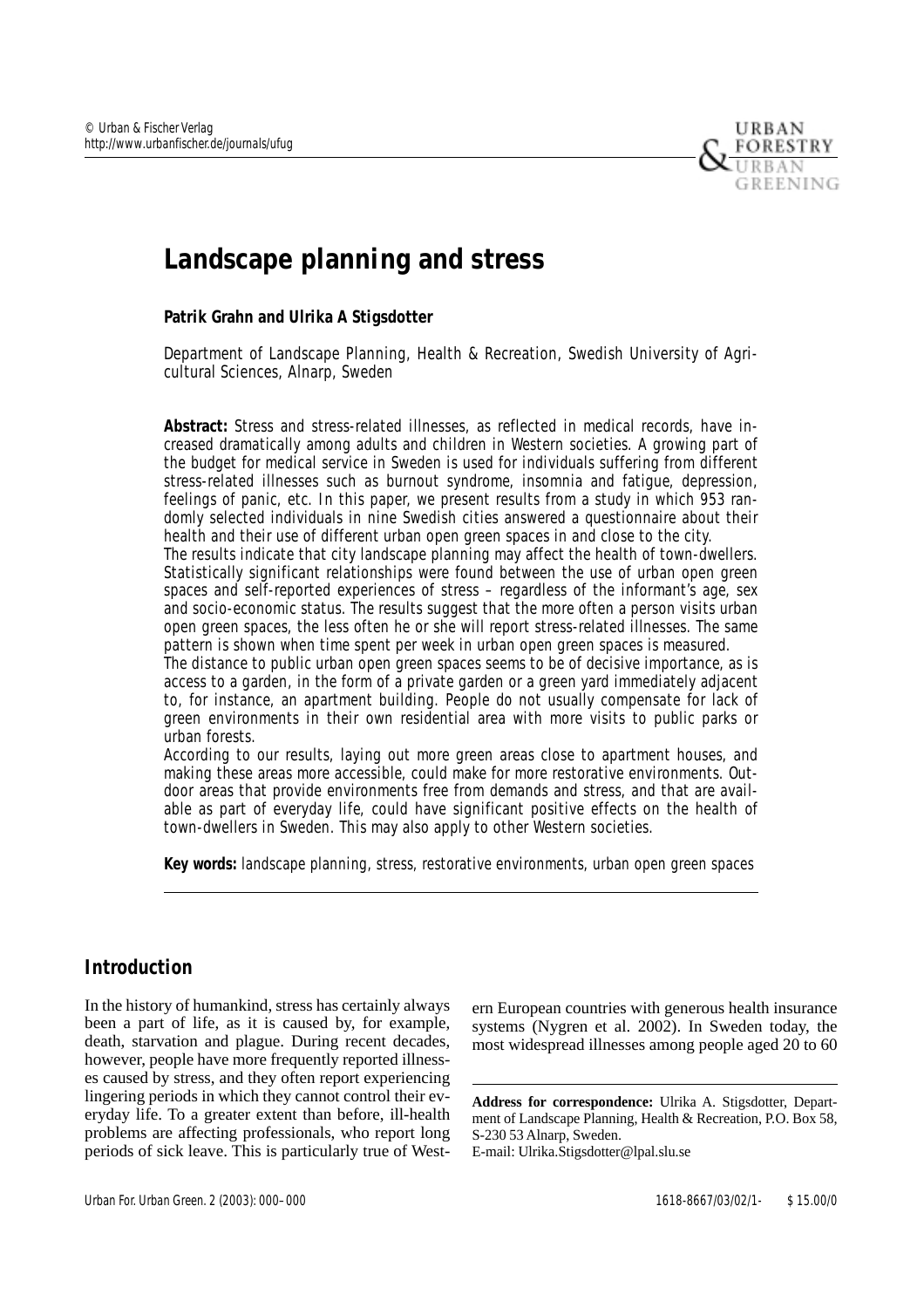years are related to aches and depression. These illnesses are largely stress-related (Nygren et al. 2002), and are often lingering and slow healing, which leads to high expenditures on sick leave and rehabilitation. The costs for society are now increasing at such a dramatic rate that they are said to constitute a threat to the entire welfare system (Sahlin 2001). For 2001, the costs for the Swedish public sector have been calculated to be at least ten billion Euro, and for burnout-depression syndromes alone, the total costs have been estimated to about 8 billion Euro per year (Sahlin 2001).

Addressing the underlying causes of escalating stress-related illness should be part of town and city planners' work. Although considering public health is not new to these professions, this more recent problem has not been on their agenda. Historically, the widespread diseases fought by society were primarily contagious infections and ill-health caused by confined quarters and general sanitary problems. Today's society also entails different problems, and large sums could be saved by diminishing costs associated with stress-related sick leave and rehabilitation. Apart from the economic aspects, town and city planning in Western societies also involves social responsibility for the health of town-dwellers. During the  $20<sup>th</sup>$  century, society worked hard to eliminate confined quarters and sanitary problems by raising the general standard of everyday architecture. In Western society, town and city planning once more has the important task of diminishing the problems of today's widespread infectious diseases. However, in addition to concerns about such diseases, the town planner and landscape architect must also focus on stress-related illness.

Humans can generally manage moderate stress levels well and can also manage considerable stress for a limited period of time. There must, however, be opportunities for recovery. Sustained stress over a long period, often several years, in which time for recovery has been scarce or absent, may have severe harmful effects. Stress may be deleterious to, for instance, the cardiovascular system and central parts of the hormonal system, and depression due to exhaustion may occur (Maslach 2001). The question is: Is it possible that environments in the city, such as parks, gardens and green open spaces, could diminish stress and provide opportunities for recovery? Since the beginning of the 1980s, an increasing number of research findings have indicated that nature can bring about quick and strong recovery for stressed individuals (Kaplan & Talbot 1983; Ulrich 1984; 2001; Herzog et al. 1997). This paper focuses on the relationship between the use of outdoor environments and people's stress-related depression and burnout syndromes. Earlier studies of stress and recovery in nature have mostly involved individuals suffering from severe stress, for instance, patients recovering from recent surgery, nursing staff in casualty wards, or individuals working in laboratory environments. This study focused instead on randomly selected town-dwellers. The issue investigated is whether urban open green spaces affected the level of stress in their everyday life.

The primary question underlying the present study has been: "Can the public urban open green spaces of a town or city affect feelings of stress among the inhabitants and thus reduce the number of stress-related reactions due to exhaustion?"

Three secondary questions were formulated:

- a) Are there differences regarding the effect of the urban open green space as a restorative environment that can be linked to the sex, age and socio-economic status of the individual?
- c) What importance does travel time or distance to the urban open green space have in terms of use of such spaces?
- d) Can individuals compensate for a lack of urban open green spaces near their residential area by visiting more remote green areas instead?

### **Background**

#### **Human stress**

When speaking of human stress, it is necessary to bear in mind human beings' fundamental biological powers and social faculties (Maslach 2001), which are marked by evolutionary inheritance and cultural conditions, respectively (Rapp 1999; Ulrich 2001). Thus, when discussing stress, it is imperative to take into account the hormones and the nervous system as well as individual preferences of various kinds.

In human beings and animals, the autonomic nervous system is that part of the nervous system that cannot be controlled by will and that regulates fundamental vital processes such as blood circulation and breathing. Regarded in an evolutionary perspective, this is an old part of the nervous system, linked to the older part of the brain – the brainstem and the limbic system (Hansen 1997). Briefly, the autonomic nervous system can be said to adapt an organism's internal environment to its external one. It co-operates constantly with the rest of the nervous system (the cerebrospinal nervous system) to allow information from the surrounding world to be adequately translated into internal autonomic reactions as well as into external behavioral reactions, such as movements and linguistic expressions. The emotional centers of the older part of the brain are directly linked to the autonomic nervous system (Hansen 1997). Feelings of stress, such as the feeling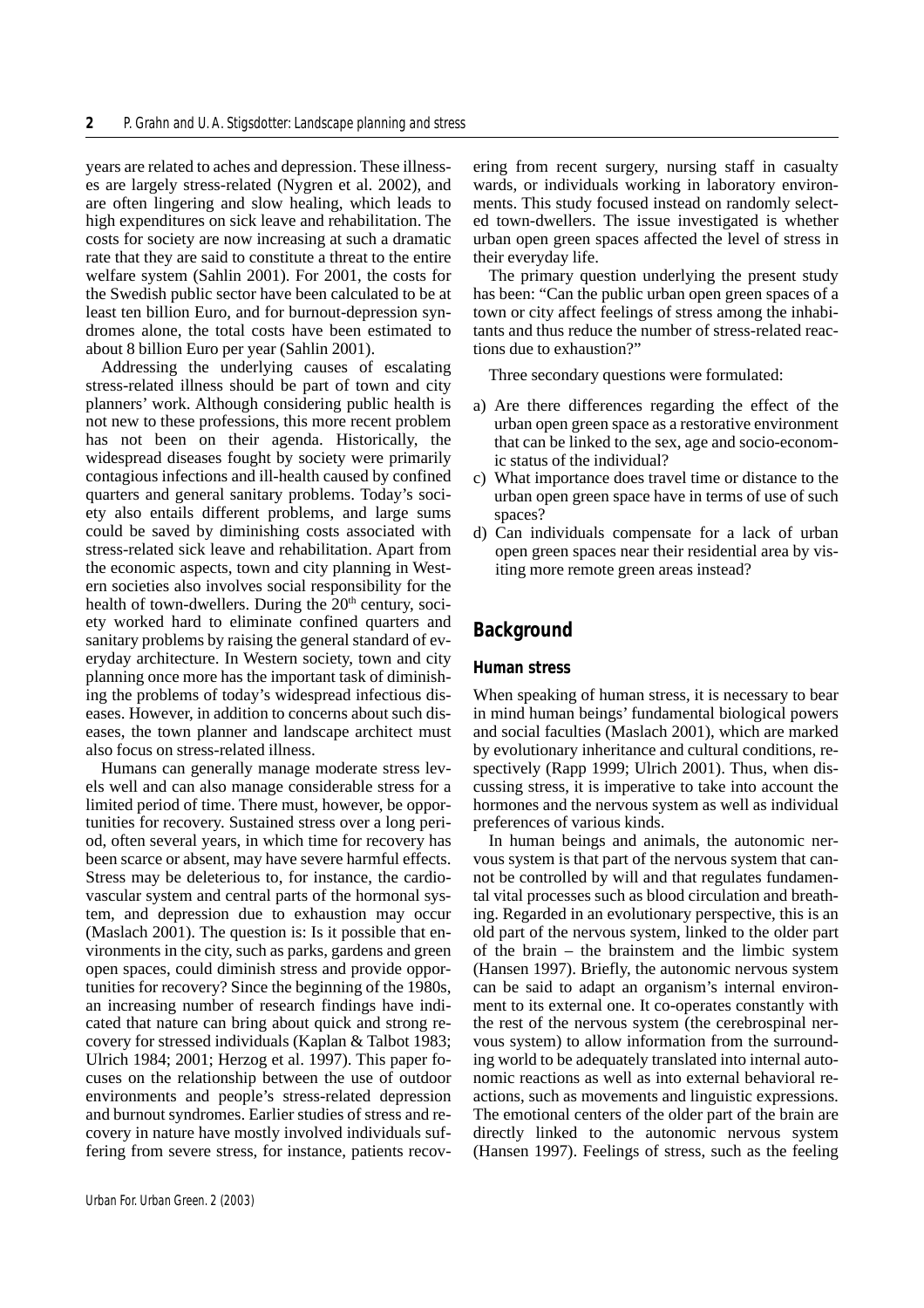of being chased, harassed and of not being able to control a situation, have therefore a direct effect on pulse, blood pressure, intestinal functions, and so forth. Various bodily products, such as hormones that are secreted under stress, are broken down and dissipate more rapidly when one takes a walk. If one remains still, on the other hand, increasing amounts of stress hormones are accumulated, affecting the whole body negatively through deleterious effects on, e.g., digestion, blood pressure, pulse and breathing. These lingering stress hormones also make it harder to relax and sleep (Uvnäs-Moberg 1997).

What is the primary driving force underlying human beings' social behavior; what makes them work, play or take an interest at all in the surrounding world? Psychologists have long debated these questions. Today, many maintain that curiosity, the joy of discovery, the will to solve problems and learn constitute one driving force, which has also been called "competence pleasure" (Havnesköld & Risholm Mothander 1995). In order for this force to function, however, human beings must be rewarded in the form of having opportunities to cope or to regularly satisfy their curiosity. They must also have a chance to take a good rest, to recover. If there is a balance between interest, activity, reward and rest, the competence pleasure of the body is cared for, and depression caused by exhaustion is avoided (Maslach 2001).

Today, stress is regarded as one of the most important factors related to ill-health in modern society (Nygren et al. 2002). But stress reactions are basically the same reactions that helped our ancestors survive by heightening their readiness for fight or flight (Klingberg Larson 2001). For our ancestors, muscular strength, quickness, suppleness and the body's own mechanisms of adaptation played a crucial part. Normal stress reactions include increased muscle tension, increased blood pressure, reduced gastrointestinal function, increased sweat-gland production, increased pulse, increased adrenalin production (our "fighting hormone"), increased cortisol production (our "wakefulness hormone"), reduced melatonin production (our "sleep hormone"), and so forth. Originally, all these reactions were functional in that they made us alert to situations requiring fighting or fleeing (Maslach 2001). Yet contemporary everyday life is characterized by another type of stress – an imbalance between what we are able to accomplish and what is demanded of or expected from us, which can lead to a feeling of being unable to control our life. As a consequence, we experience the same fight or flight stress reactions as our ancestors did when facing physical danger. The results are sleep problems, loss of appetite, constipation, stiff muscles, and so forth (Nyström & Nyström 1995).

Stress reactions may be reduced with exercise, which rids the body of some of the fighting and wakefulness hormones. Exposure to daylight may reduce stress reactions by adjusting hormone levels, especially cortisol and melatonin (Küller & Lindsten 1992; Küller & Wetterberg 1996). Moreover, the design of the environment itself may signal danger or safety. Research shows that the body reacts involuntarily to natural elements, whereas artifacts such as houses, streets, etc. do not provoke the same quick and strong reactions (Ulrich 1993). Finally, research findings indicate that nature helps people to concentrate better and to recover from "directed attention fatigue" (Kaplan 1990), because nature contains a wealth of restful information that does not cause tiredness in humans (Kaplan et al. 1998). This means that the body, consciously and unconsciously, integrates a variety of information that supports either stress or recovery. It should, then, be possible to design an environment that contributes to a positive condition of health and well-being. Such an environment should preferably be easy to access, induce recovery and provide the visitor with an opportunity for rest. Hence, we have focused on public urban open green spaces, within or just outside the city limits.

The World Health Organization (WHO) defines health as "a state of complete physical, social and mental well-being, and not merely the absence of disease or infirmity. Health is a resource for everyday life, not the object of living. It is a positive concept emphasising social and personal resources as well as physical capabilities" (World Health Organization 1996). This definition describes health as a positive, almost Utopian state comprising the whole individual, both mind and body, in relation to his or her situation. The relationship between mind and body has long been a controversial issue. According to ancient religious creeds, health is a matter of maintaining a good balance with the world around us; thus health constitutes a spiritual product of mind and body together and in harmony with nature (Romanucci-Ross et al. 1997). Ancient civilizations, from Greece to Rome and throughout the Middle Ages, believed in a unity of or a strong relationship between mind and body (Gatchel et al. 1989). Descartes, however, drew a sharp dividing line between mind and body as well as between logic and emotion. For several centuries, this paradigm was predominant in the scientific tradition and in medicine. Today, however, the correctness of this sharp distinction is being questioned (Antonovsky 1996). Thus, there are research findings showing how emotional experiences can have a directly measurable impact on bodily functions (Hansson 1996). If we assume, then, that the human body is built for a life of movement, exposure to daylight, and that the driving force behind human activity is curiosity, and learning to cope with difficult tasks, what happens when people fail to look after their competence pleasure? Is it possible that we are seeing the answer manifested in many Swedes as stress and stress-related illnesses?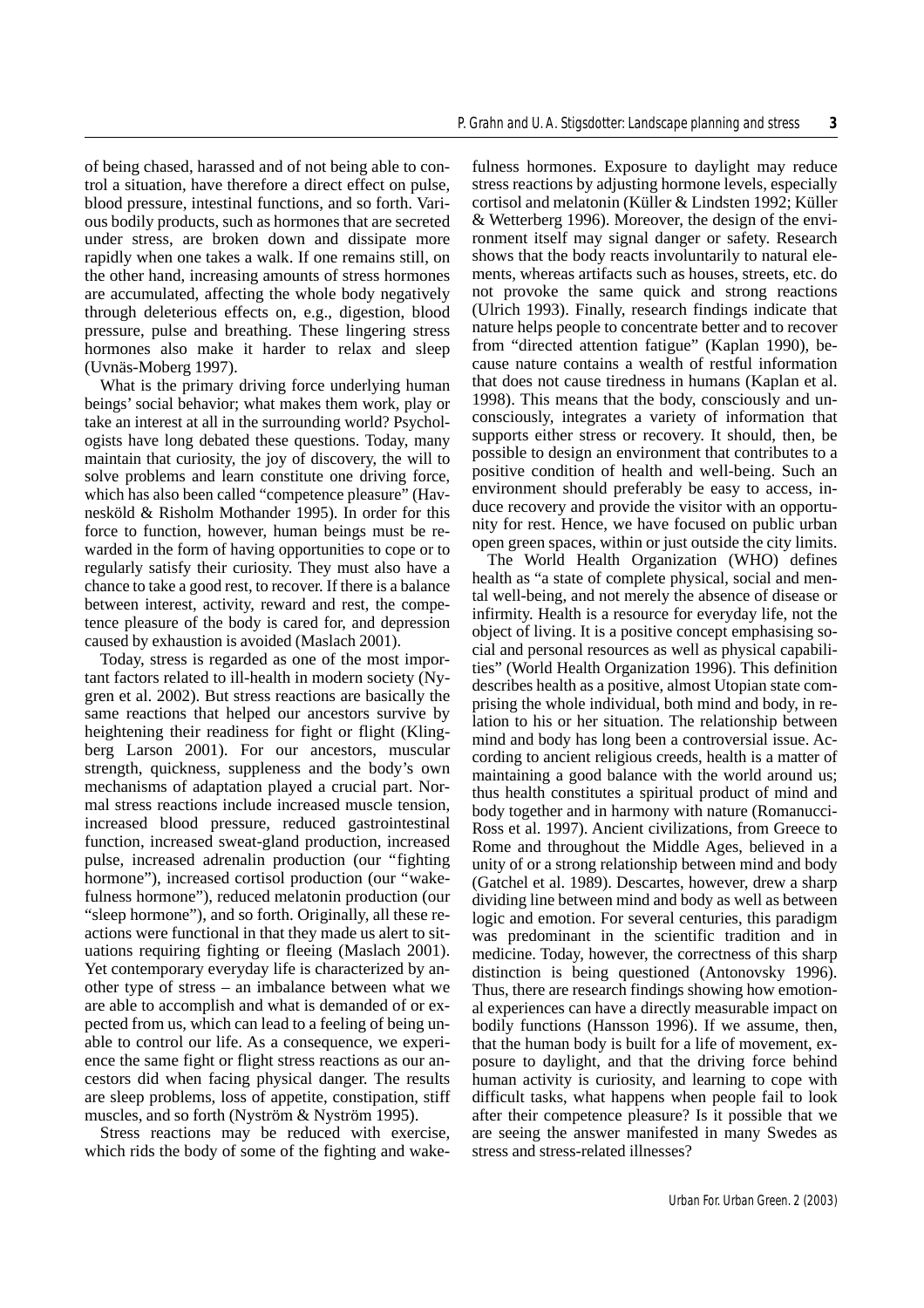#### **The restorative power of nature**

In 1983, an article by Stephen Kaplan and Janet Talbot was published, dealing with the power of nature to give visitors a restful experience (Kaplan & Talbot 1983). This restful experience helped visitors to achieve a fairly quick and strong recovery from fatigue. The authors chose to speak of the power of nature to give rest and recovery as a restorative power. A year later, an article by Roger Ulrich was published in Science; his findings show a positive influence on post-operative recovery of having a view from a hospital window over nature and green open spaces (Ulrich 1984). In these articles, the authors suggested that verdure and nature as such accelerate human beings' recovery from stress. More recently, these earlier results have been followed up and supported by new findings (Hartig et al. 1996; Herzog et al. 1997; Ulrich 1999; 2001).

Many researchers have described humankind's adaptation to nature through evolution, from the time of life on the savannah up to present day (Coss 1991; Ulrich 1993; Appleton 1996; Herzog et al. 1997). To survive and reproduce in the wild, humans must be able to look for food and water, and protect themselves and their offspring from predators and the elements. This means that humans must be able to read the possibilities and obstacles of the natural environment, i.e., to read the "affordances" (Reed & Jones 1982). This requires that individuals grasp the messages of nature, often in a fraction of a second. It may be a matter of finding material to build with, finding food and water, or realizing when danger is imminent. A message of safety means that the whole body can relax and recover from stress. This message may be a matter of a spontaneous and unconscious response to natural stimuli signaling danger or safety. Some researchers have even suggested that a savannah-like landscape with water signals safety (Coss 1991; Ulrich 1993). According to another theory, modern human beings are surrounded by an overload of information that they must sort and assess the importance of (Kaplan & Kaplan 1989; Hartig et al. 1996). The brain has two types of attention: directed attention, which is part of our higher cognitive centers, and soft fascination, which is linked to the old parts of the brain. Nature contains very little information that must be sorted and assessed (Kaplan & Kaplan 1989). Our higher cognitive centers can therefore rest, while the old regions of the brain are stimulated.

Our working hypothesis is that good landscape planning can contribute to creating a less stressful and more restorative everyday environment for inhabitants in towns and cities: interactions with urban green open spaces could help to physically and emotionally restore human beings. The design and the contents of the outdoor environment seem to be of importance for the recovery of a stressed person visiting the environment.

Several studies have explored people's park using habits, in Sweden as well as in, e.g., Denmark, Norway, England, Austria, Germany and the United States, from the 1950s onwards (Grahn & Sorte 1985; Hörnsten 2000; Holm & Jacobsen 2001). In contrast to the above-mentioned studies, we have had the opportunity to compare the respondents' answers with their reported health status. Moreover, we have examined the answers in relation to each respondent's residential situation – access to a garden, to a balcony, and so on.

The main aim of this study was to focus on the towndwellers' everyday situation, and our goals were to:

- measure the prevalence of stress symptoms among Swedish urban dwellers
- obtain information on the town-dwellers' background, in terms of sex, age and socioeconomic status
- obtain information on their home environment and access to a garden
- obtain information on their habits of visiting urban green open spaces in order to determine whether there were any statistical relationships between the above-mentioned factors.

### **Method**

#### -*Selection of cities*

We aimed to get a representative picture of the situation of Swedish town-dwellers. Consequently, we chose towns and cities from the geographical areas in which most Swedish people live: close to Stockholm, Gothenburg and Malmö. Approximately 70% of the Swedish population lives in the above-mentioned areas. Moreover, our objective was to choose towns and cities of a size representative of the places where the majority of the Swedish population lives. About 50% of the Swedish population lives in towns and cities with more than 15,000 inhabitants. These towns and cities can be grouped into three categories, all of them equal with respect to the number of Swedish individuals living in each city category: 15,000–30,000, 30,001–50,000 and  $> 50,000.$ 

The geographical districts chosen are all densely populated. Many of the population centers have no clear boundaries to other areas, which sometimes results in metropolitan areas with blurred boundaries. We were interested in knowing in which part of the city the respondents lived: in the center, close to the center, or in the periphery. To assess this, we needed towns and cities that stood out as clearly delimited. The stateowned company DAFA, which maintains the Swedish personal and address register, assisted us in randomizing the addresses. Finally, we found towns and cities that met all our demands. We chose three towns with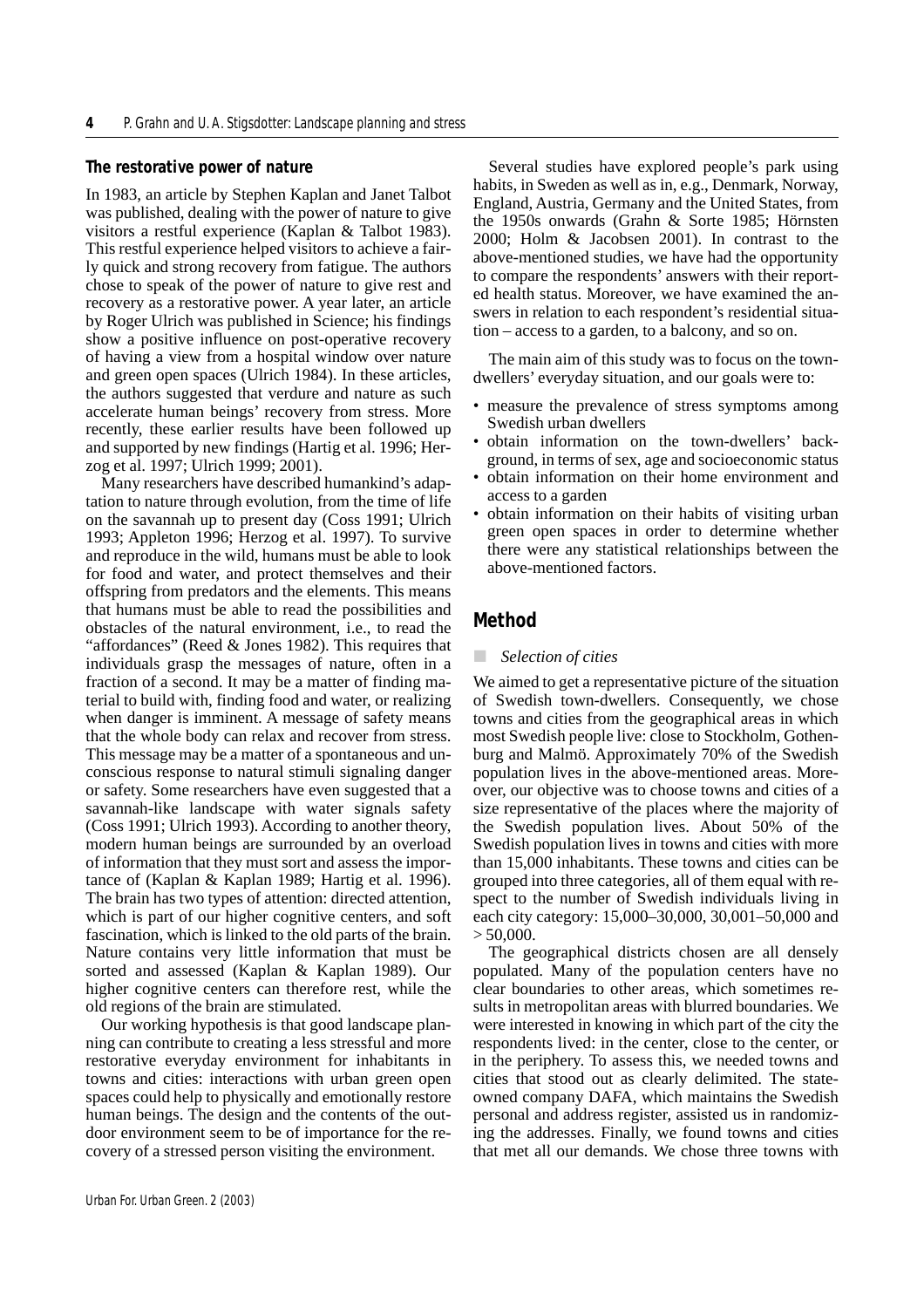about 25,000 inhabitants, three cities with about 40,000 inhabitants and three cities with about 100,000 inhabitants. The following nine Swedish towns or cities were chosen to take part in the project: Enköping, Halmstad, Kristianstad, Lund, Trelleborg, Trollhättan, Uppsala, Varberg and Västerås.

In this mixture of Swedish cities, some are dominated by universities, others by industry or by commerce and transit. All of them constitute the obvious centers of their geographical surroundings. Some of the cities were granted their town charters in the early Middle Ages, whereas Trollhättan obtained its charter in the  $20<sup>th</sup>$  century. With the help of DAFA, we were able to identify the different parts of the cities in which the respondents lived, and these were divided into five categories: the old city center, areas built immediately adjacent to the old city center (most often completed by the end of the 1930s), areas built in the 1940s and 1950s, areas built in the 1960s and 1970s, and areas built in the 1980s and later. The first two categories are labeled "inner city areas" in the paper, and the latter three are labeled "suburban areas".

#### **I** Use of a mailed questionnaire

In order to obtain a representative picture of the situation of Swedish town-dwellers, we used a quantitative survey in the form of a mailed questionnaire with precoded questions. Altogether 2,200 questionnaires were sent out to the nine towns, addressed to individuals chosen at random. The questionnaires were sent to persons whose age ranged from three months to 105 years.

In accordance with Swedish law, all questionnaires sent to minors were addressed to their parents. Although the register was quite up-to-date, 163 letters were returned; 2,027 correctly delivered questionnaires remained. We received 953 completed or partially completed questionnaires. Thus, the response rate was 47%. The socio-economic grouping we used was the socio-economic index, SEI, used by Statistics Sweden. The SEI takes into account an individual's profession, education and responsibility in the society (Swedish Socio-Economic Classification Reports on Statistical Co-ordination 1995). By definition, all family members in a household belong to the class of the member with the highest-class position. For example, if one person in a family is a high-level civil servant, and none of the other family members are employed, all persons in the family are classified as "official/employee – high-ranking". See Table 1.

#### **E** Structure of the questionnaire

The questionnaire consisted of three parts. The first part took up the respondent's personal data, for example age, sex, profession, home environment and access to garden. The second part dealt with how many times and for how many minutes and hours people visited the open green spaces of the town. In the third part, the respondents were asked to self-estimate their health status. All questions were pre-coded, often with multiple-choice options; however the respondents had an opportunity to add their own remarks. The answers were analyzed using the statistical software SAS (SAS Statistics 1996).

|                        | Sex          | Age                                                                                                | SEI-classes                                                                                                                                                                                                                                                                                   |
|------------------------|--------------|----------------------------------------------------------------------------------------------------|-----------------------------------------------------------------------------------------------------------------------------------------------------------------------------------------------------------------------------------------------------------------------------------------------|
| Statistics Sweden, SCB | 51% W, 49% M | 8.9% 0-6 years<br>13.0% 7-17 years<br>30.7% 18-39 years<br>25.0% 40-59 years<br>22.4% >60 years    | 23.9% Manual worker<br>15.2% Professional worker<br>12.1% Subordinate official/employee<br>16.3% Official/employee - intermediate position<br>11.0% Official/employee - high-ranking<br>7.5% Entrepreneur/self-employed<br>2.0% Entrepreneur<br>11.9% Others (students, long-term unemployed) |
| Our material           | 54%W, 46% M  | 9.5% 0-6 years<br>13.6% 7-17 years<br>33.0% 18-39 years<br>26.4% 40-59 years<br>17.5%<br>>60 years | 21.8% Manual worker<br>12.6% Professional worker<br>13.9% Subordinate official/employee<br>20.1% Official/employee – intermediate position<br>16.5% Official/employee - high-ranking<br>4.9% Entrepreneur/self-employed<br>0.4% Entrepreneur<br>9.8% Others (students, long-term unemployed)  |
| Chi-square             | ns           | ns                                                                                                 | ns                                                                                                                                                                                                                                                                                            |

**Table 1.** Table showing the socio-demographic distribution in Sweden and among our respondents

Urban For. Urban Green. 2 (2003)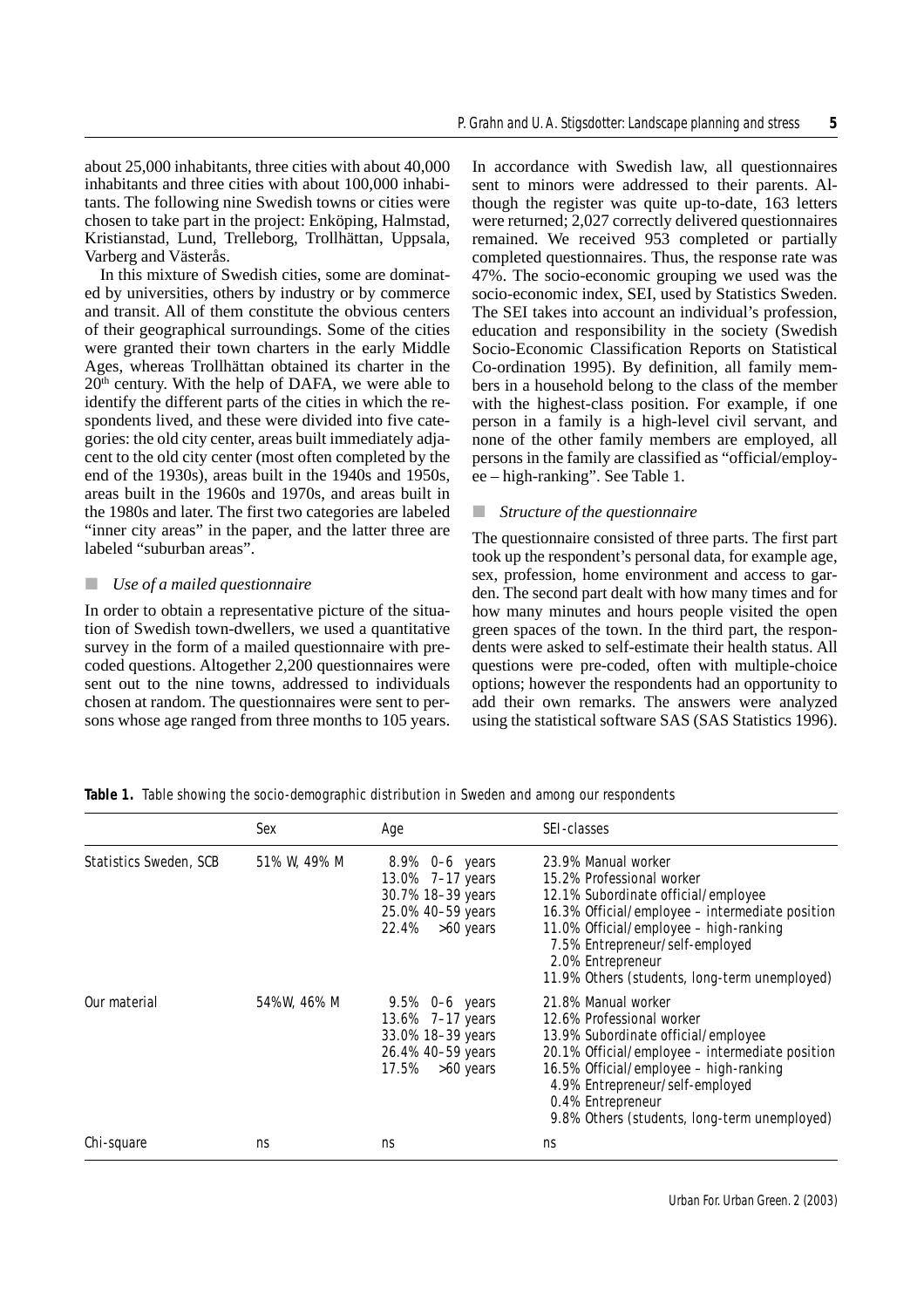#### **Introduction to the questionnaire**

In our definition of the concept of *urban open green spaces*, all types of green outdoor environments in the town or city were included. In these environments, there are varying amounts of vegetation; they may have been designed by landscape architects or by others. The environment may also appear in the form of relatively wild nature. The areas may be inside the city or immediately attached to the outskirts of the city. This concept was conveyed to the respondents by means of an introductory letter. This definition is analogous to the Kaplan's definition of nature in the town (Kaplan & Kaplan 1989).

#### -*Estimation of personal health status*

In clinical contexts, it is common that people are called upon to estimate their own health status. The questions we formulated regarding the respondents' health status primarily concerned stress complaints. As regards stress and burnout symptoms, there are several different tests (Nyström & Nyström 1995; Maslach 2001) based on knowledge of clear symptoms of stress-triggered illnesses. An important test in this context is SCI-93, a test frequently used in Sweden today, and developed by the physicians Nyström & Nyström (1995). It contains three modules concerning complaints due to stress, where one module deals with mental complaints, another with muscular complaints and a third with autonomic complaints (problems with eating, sleeping, etc.). The questionnaire includes several questions about common symptoms of ache, irritation and fatigue.

The most prominent symptoms of "stress-triggered fatigue reactions" are a general feeling of being chased, harassed and stressed, fatigue, irritability, lack of ability to concentrate, insomnia, muscular tension, body ache, stomach trouble, hypersensitivity to sound and light, itches, dizziness, chest pains, impaired shortterm memory and general anxiety and depression (Klingberg Larsson 2001; Maslach 2001). Muscular tension can lead to headache, backache and ache in the back of the head. Apart from the above-mentioned aches, body ache sometimes consists of vague pains or fibrositis (Uvnäs-Moberg 1997; Folkow 1998; Klingberg Larsson 2001). We found that the simplest and clearest questions were those concerning fatigue, headache, ache in the back of the head, backache, irritation and a feeling of being chased, harassed and stressed. We therefore chose to ask questions about these six symptoms. The symptoms included in these questions recurred in all the above-mentioned references. It was considered difficult to ask questions about itching, loose bowels, depression and anxiety, as there is a considerable risk that these would lead to increased non-responsiveness or inaccurate responses.

For minors, two of the questions – concerning headache and fatigue – were considered valid (Smedler 1993; Folkow 1998; Ellneby 1999; Barnombudsmannen 2000; 2001). To all questionnaires, we added a question about occurrence of common cold (viral infection), which functioned as a kind of control question, as none of the authors mentioned above specified a common cold as being stress-related. From the responses to the question on common cold, we hoped to obtain an indication of the validity of the responses on the questions on health in general.

### **Results**

On closer examination of the profile of respondents, we found that the distribution of socio-demographic data is representative of the general distribution in Swedish cities. No statistically significant differences were found, with regard to socio-economic status, age or sex, between the individuals who returned the questionnaire and the group of people living in the nine population centers studied.

As the questionnaires began to come in, we got an early indication of the importance of public verdure for town-dwellers' perceived health. In the questionnaire, the respondents answered the question: "What would you recommend a close friend to do if he or she felt stressed and worried?" Table 2 shows the mean values of the respondents' ranking of the answers, on a scale from one to ten. The answers can be divided into five

**Table 2.** Mean values of the mean preferences and the standard deviation and the standard deviation ranking order in the answers to the question "What would you recommend a close friend to do if he or she felt stressed and worried?"

|    |                                                   | Mean<br>Prefer-<br>ence | Std<br>Devia-<br>tion | Rank<br>of Std<br>Devia-<br>tion | Ν   |
|----|---------------------------------------------------|-------------------------|-----------------------|----------------------------------|-----|
| 1  | To take a walk<br>in the forest                   | 1.14                    | 1.78                  | 1                                | 819 |
| 2  | To listen to restful<br>music                     | 2.64                    | 1.96                  | $\mathcal{P}$                    | 794 |
| 3  | To take a good rest in<br>a silent and quiet park | 2.92                    | 2.13                  | 4                                | 787 |
| 4  | To read a book                                    | 4.12                    | 2.13                  | 5                                | 785 |
| 5  | To see a funny film                               | 4.24                    | 2.14                  | 6                                | 774 |
| 6  | To do sports                                      | 4.33                    | 2.66                  | 10                               | 773 |
| 7  | To sleep                                          | 4.39                    | 2.54                  | 9                                | 780 |
| 8  | To go out dancing                                 | 6.04                    | 2.21                  | 7                                | 767 |
| 9  | To buy a dog                                      | 6.26                    | 2.54                  | 8                                | 735 |
| 10 | To take sedatives                                 | 8.21                    | 1.96                  | 3                                | 746 |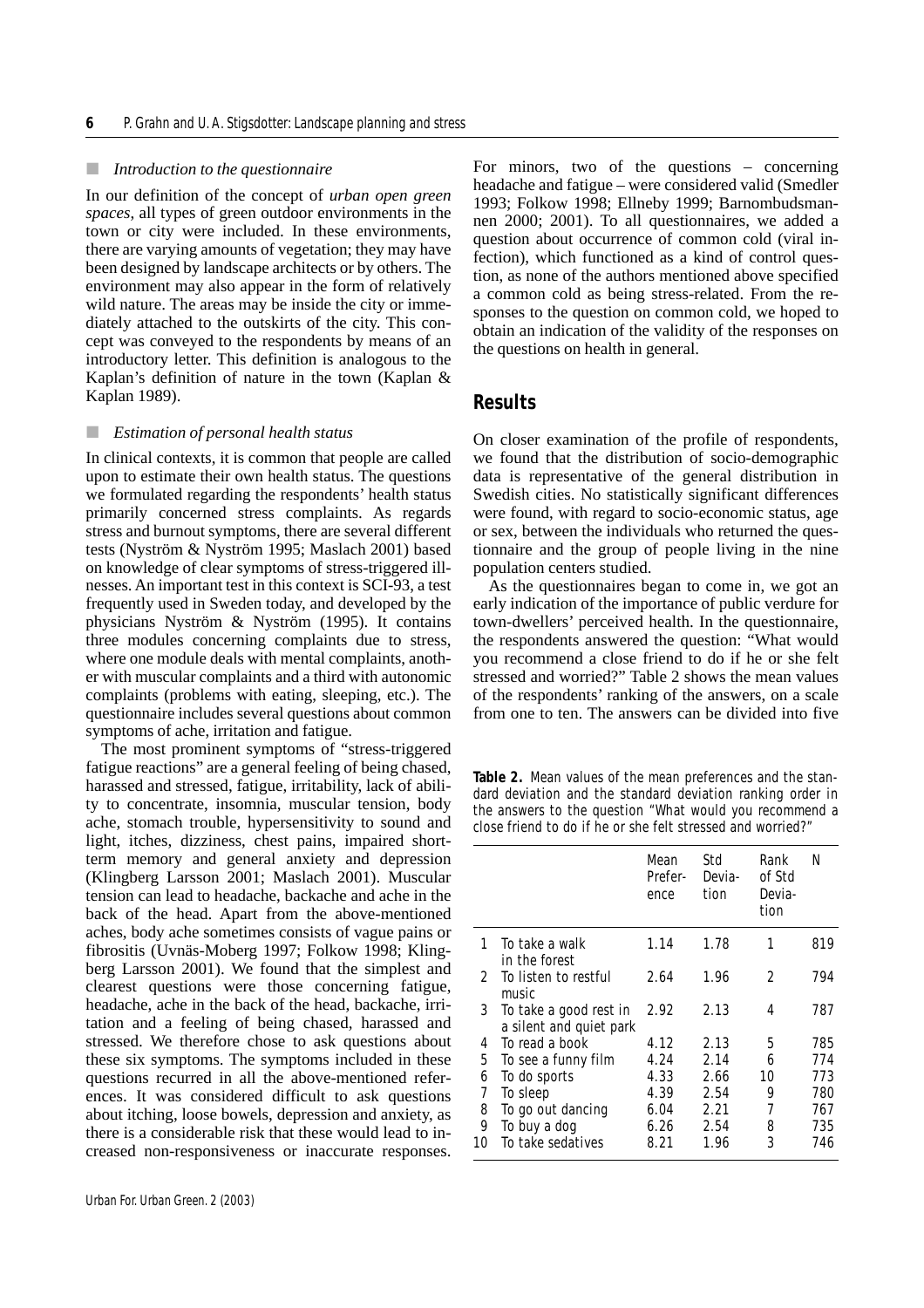|                              | Number of occasions  | Std<br>Deviation | Percent having<br>no symptoms | Percent having<br>symptoms every day | N   |
|------------------------------|----------------------|------------------|-------------------------------|--------------------------------------|-----|
|                              | per year, on average |                  |                               |                                      |     |
| Cold                         | 1.26                 | 0.84             | 15.4%                         | $0\%$                                | 883 |
| Headache                     | 6.06                 | 17.65            | 44.6%                         | 2.4%                                 | 882 |
| Ache in the back of the head | 23.40                | 78.74            | 50.3%                         | 4.7%                                 | 674 |
| <b>Irritation</b>            | 28.82                | 67.59            | 19.9%                         | 3.1%                                 | 679 |
| Fatigue                      | 35.61                | 86.70            | 25.5%                         | 5.8%                                 | 882 |
| Backache                     | 36.63                | 97.19            | 39.9%                         | 7.6%                                 | 685 |
| <b>Stress</b>                | 46.29                | 91.12            | 20.1%                         | 6.4%                                 | 683 |

**Table 3.** Number of occasions per year, on average, that the respondents are afflicted by different illnesses

**Table 4.** Factor analysis, SAS Varimax orthogonal rotation. Rotated Factor Pattern.  $N = 643$  (adults only)

|                              | Factor 1 | Factor 2 |
|------------------------------|----------|----------|
| <b>Stress</b>                | 0.64     |          |
| Irritation                   | 0.58     |          |
| Fatigue                      | 0.58     |          |
| Cold                         | 0.32     |          |
| Headache                     | 0.32     |          |
| <b>Backache</b>              |          | 0.61     |
| Ache in the back of the head |          | 0.60     |

groups. The first group mentioned is "To take a walk in the forest". The mean value is as high as 1.14, which shows that many respondents ranked this activity as their first choice. The standard deviation is also low, 1.78. The second group, with mean values of 2.6–2.9, is "to listen to restful music" and "to rest in a silent and quiet park". In both cases sounds are important. A silent park, of course, is never completely silent, there are sounds of the wind, birds, water, etc., but the respondents felt that, just like restful music, it alleviates worries and stress. The third group, with mean values of 4.1–4.4, is "to read a book", "to see a funny film", "to go in for sports" and "to sleep". The activities "to dance" and "to buy a dog" constitute the fourth group, with mean values of 6.0–6.3, while "to take a sedative" ranks the lowest, with a mean value of 8.21. There was a general agreement among the respondents that one should not advise friends to alleviate their stress with medicines and sedatives.

To obtain a picture of the respondents' health status, the questionnaire included questions about the number of occasions per year each individual is afflicted by complaints. For some illnesses, the number of respondents is lower, because the adults could answer seven questions, while parents could only answer three of the questions on behalf of their children. The answers, listed on an eight-step scale from "No, not at all" to "Yes,

practically every day", are presented in Table 3, which shows that *stress* is the most frequent complaint, followed by *backache* and *fatigue*.

In Table 3, the figures express the arithmetic mean values of the number of occasions per year the respondents were afflicted by different complaints. This means that, in certain cases, for instance with regard to *headache*, a person may sometimes be confined to bed for a few days, whereas on other occasions, the pain may pass after a few hours. As regards *common cold*, this is a matter of periods of a number of days, in most cases about a week, during which it is sometimes necessary to stay in bed. Concerning *backache*, *ache in the back of the head* and *fatigue*, this may be a matter of long periods when the person in question functions badly, both socially and at work, due to pain or inability to concentrate. With regard to *irritation* and *stress*, this may sometimes be a question of long periods of latent stress nearing a level that is difficult to manage. In other cases, this may be a question of more isolated occasions.

We found that people answered our control question as we had expected, with an average of 1.26 occasions of *common cold* per year and a standard deviation of about 0.84, thus in line with figures for the entire Swedish population (Petersson pers.com.). Table 3 shows that the standard deviation is quite high for, for example fatigue, backache and stress, suggesting considerable spread in the distribution. That is, a wide range of respondents reported suffering from these complaints quite often, whereas others reported never having such complaints.

#### **Relationships between different complaints**

Using factor analysis (SAS Varimax, orthogonal rotation), we examined the association between the different complaints (see Table 4). The outcome indicates two clearly distinguishable factors. One factor is formed by *stress*, *irritation* and *fatigue*. *Backache* and *ache in the back of the head* form the second factor,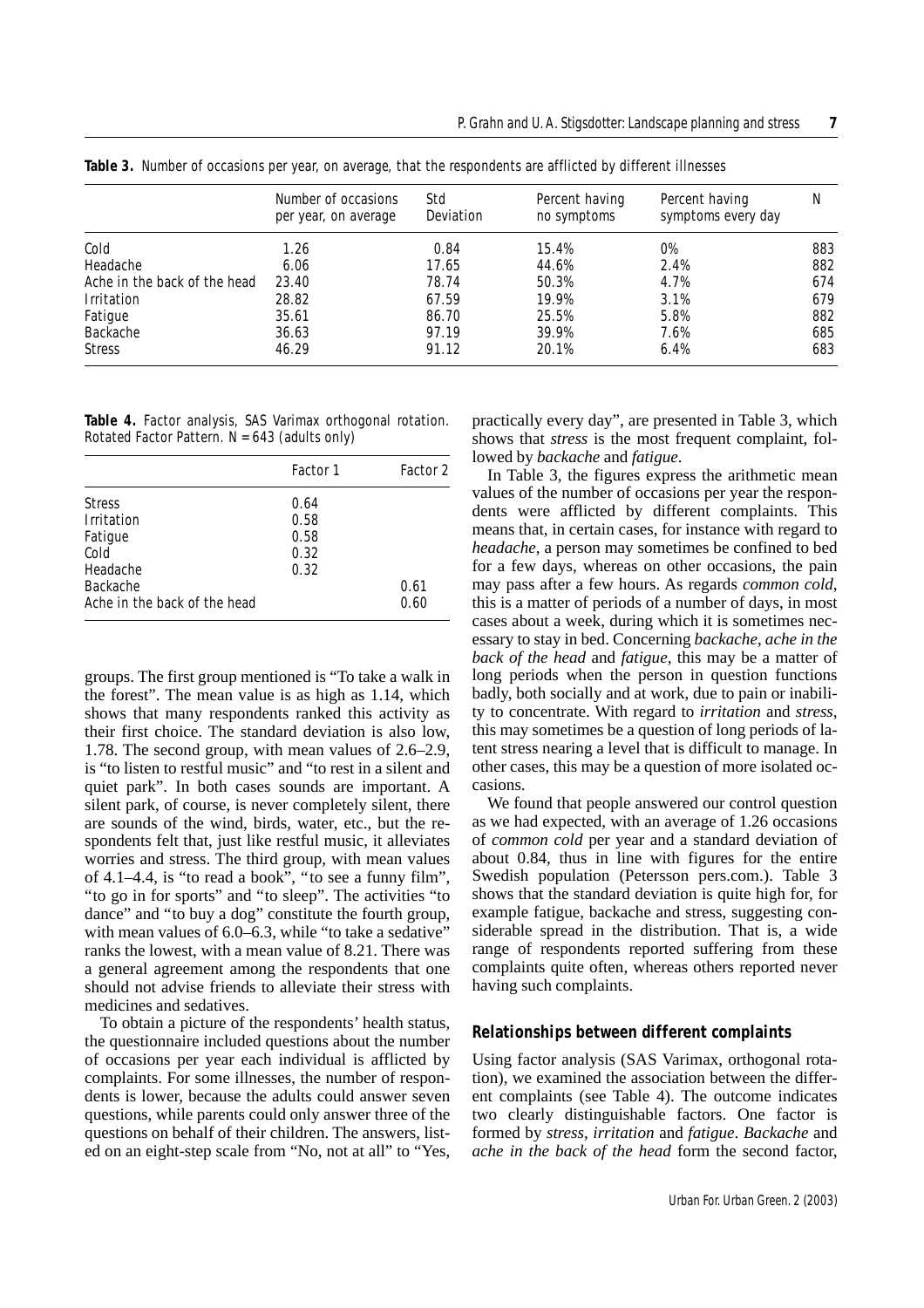which will not be dealt with further, as we could not find any significant relationship between this factor and any other variable. *Headache* and *common cold* are not clearly linked to either of these two factors, though they are more closely associated with the first-mentioned one. *Stress, irritation* and *fatigue* all have values over 0.5 and these three variables together point to a strong factor that we interpret as level of stress. *Backache* and *ache in the back of the head* can have many different causes. We found, for instance, that these complaints are more likely to afflict the oldest group in society. This is most apparent among men. *Headache* can also have many different causes, and it cannot be expected that any one factor will explain it.

From the three variables, *stress*, *irritation* and *fatigue*, we constructed a new variable, *level of stress* (LS). To ensure that the three variables *stress*, *irritation* and *fatigue* would be weighed fairly in the new variable LS, their values were multiplied by the principal component value, i.e., the unrotated factor value, PCA (Morrison 1976, Manly 1994). The latter was calculated with the aid of the principal component value of the three individual variables according to the following formula:

 $(PC_{stress} \times stress) + (PC_{iritation} \times irritation) +$  $(PC<sub>fatique</sub> \times *fatigue*) = LS.$ That is,

 $(0.58 \times stress) + (0.55 \times irritation) + (0.63 + fatigue) = LS.$ 

This relationship between different symptoms is supported in the literature. Stephen Kaplan (1990) described the symptoms less attentive, fatigue and irritation as states of fatigue. This supports the association we have found in factor one between the complaints of *fatigue*, *irritation* and *stress*. Studies of the literature on stress-triggered fatigue reactions (Dinan 1996; Klingberg Larsson 2001) give us further support. A common first sign of being afflicted by stress is a feeling of vague anxiety and stress. One feels chased, harassed and stressed without actually being able to point to a cause. This state is then often followed by fatigue; however, no amount of rest is enough to overcome this fatigue. One often feels exhausted after a good sleep. By this time, the level of stress starts to build, and one overreacts to increased demands from other people by showing irritation at even moderately increased demands. When one reaches such a level of stress, one becomes upset and has fits of crying over minor adversities (Dinan 1996; Klingberg Larson 2001). According to this description, a general feeling of stress is followed by fatigue, which is in turn followed by irritation. In the tables above, we also see that stress is the most common of the three complaints, followed by fatigue, whereas irritation is about half as common as a general feeling of stress. A chi-square analysis also shows that people suffering from irritation are generally suffering from stress ( $p < 0.001$ ). This could be interpreted as indicating that irritation is more common among people who have suffered from stress for a long period. In this article, we will examine how this stress level variable can be related to use of public urban open green spaces.

#### **The use of urban open green spaces and level of stress**

How often do people visit urban open green spaces? Table 5 shows that, on average, people visit such spaces at 150 different occasions per year. In total, an estimated average of 220 hours are spent in urban open green spaces per year.

We were interested in examining the differences between the number of visits to urban open green spaces for pre-school children, school children, adults and pensioners. Table 6 shows that there are two distinct groups: the first consists of pre-school children and school children, with about 220 visits per year to urban open green spaces. The second group consists of adults and pensioners, with about 130 visits per year. There seems to be a sharp dividing line between minors and adults/pensioners. However, the adult/pensioner group is quite large. There could still be a possible relation between age and the number of occasions per year on which respondents visit urban open green spaces. Perhaps relationships between the use of urban open green spaces and the factors of sex and socio-economic status, respectively, can be found. Finally, the central issue in this study was to determine whether any relationship between the variable LS and people's use of urban open green spaces could be found.

An analysis of variance between the dependent variable number of occasions per year respondents visited urban open green spaces and the independent variables sex, age and socio-economic index was conducted. However, as can be seen in Table 7, we could not detect any significant relationship between age (adults and pensioners), sex or socio-economic index and the use of urban open green spaces. We performed a corre-

**Table 5.** Number of occasions per year on which the respondents visited urban open green spaces and the total amount of time they spent in urban open green spaces during a year

|                                                                      | Mean  | Std<br>Deviation | N   |
|----------------------------------------------------------------------|-------|------------------|-----|
| Number of visits per year to<br>urban open green spaces              | 151.3 | 109.1            | 868 |
| Amount of time spent in urban<br>open green spaces per year in hours | 220.1 | 224.2            | 840 |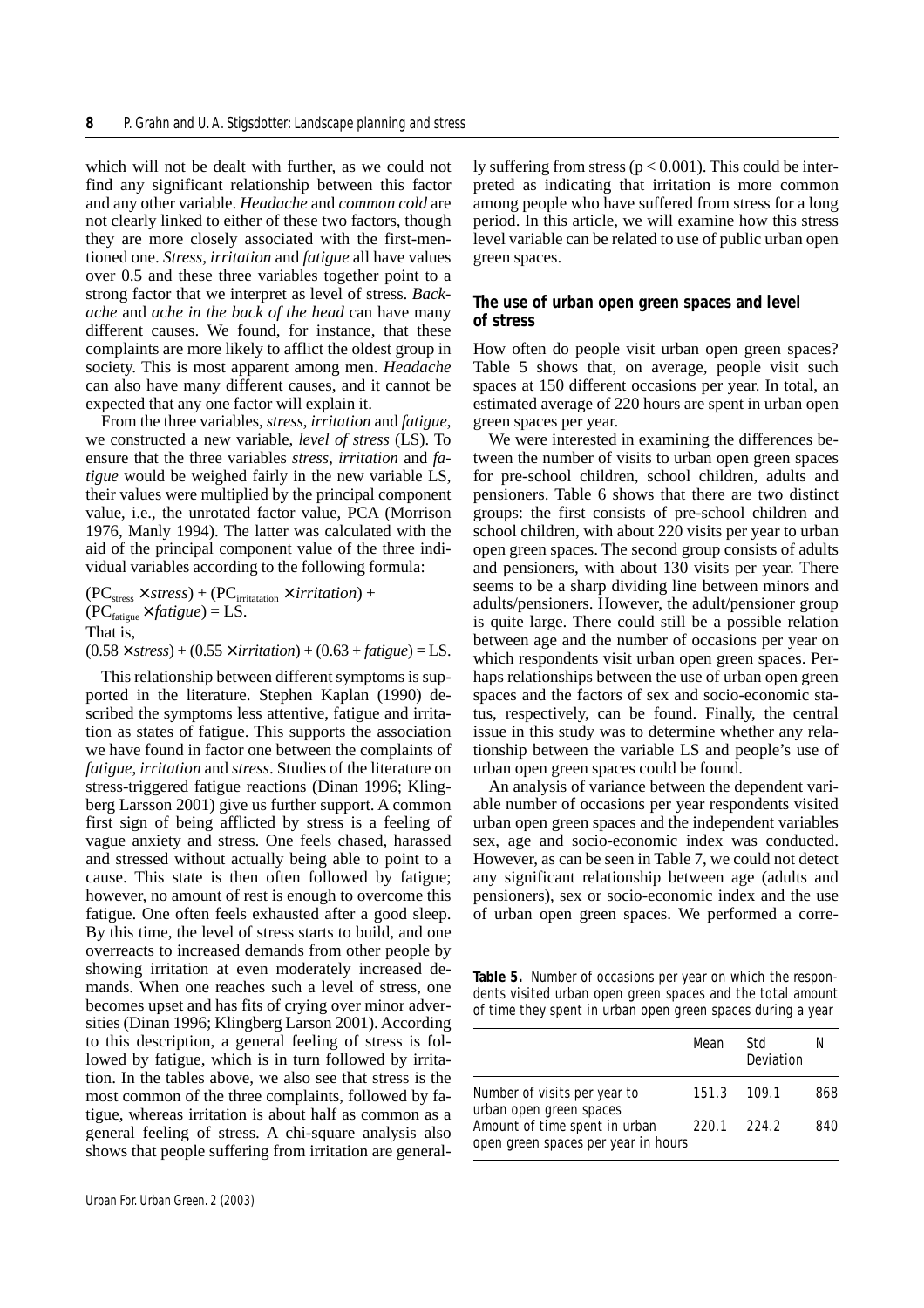sponding regression analysis between the number of occasions per year the respondents visited urban open green spaces and the variable LS. This analysis gave a significance level of  $p < 0.01$ . An identical analysis between LS and the total amount of time per year that respondents spent in the urban open green spaces gave the same significance level,  $p < 0.01$  (see Table 8).

We divided the respondents into five equally large categories on the basis of LS. We found that the least stressed individuals (20% of the respondents) reported visiting urban open green spaces on 196 occasions per year, whereas the most stressed individuals (also 20% of the respondents) reported visiting urban open green spaces on 133 occasions per year. The reported time spent in urban open green spaces is 311 hours for the least stressed individuals as compared to 185 hours for the most stressed individuals ( $p < 0.0001$ ). In other words, the results show that the more stressed a person is, the less often that person visits urban open green spaces.

**Table 6.** Number of occasions per year on which the respondents visited urban open green spaces and the total amount of time they spent in urban open green spaces during a year, by age groups

|                                                           |          | 0–6 years 7–17 years Adults |           | Pensioners >65 years old |
|-----------------------------------------------------------|----------|-----------------------------|-----------|--------------------------|
| Mean number of visits per year to urban open green spaces | 225.8    | 215.6                       | 132.0     | 130.3                    |
|                                                           | $N = 80$ | $N = 116$                   | $N = 601$ | $N = 64$                 |
| Mean amount of time spent in urban open green spaces      | 352.1    | 332.2                       | 184.3     | 197.7                    |
| per year in hours                                         | $N = 80$ | $N = 111$                   | $N = 586$ | $N = 56$                 |

**Table 7.** Analysis of variance, SAS GLM Type III sum of squares, between sex, number of occasions per year on which the respondents visited urban open green spaces and the total amount of time they spent in urban open green spaces during a year. This analysis has been repeated to consider age and socio-economic index

|                                                                                                                                                  | Significance     | N   |
|--------------------------------------------------------------------------------------------------------------------------------------------------|------------------|-----|
| Relationship between sex and number of visits per year to urban open green spaces.<br>Sex independent variable                                   | F 0.45<br>ns     | 852 |
| Relationship between sex and total amount of time spent in urban open green spaces per year.<br>Sex independent variable                         | $F_{0.02}$<br>ns | 824 |
| Relationship between age (adults and pensioners) and number of visits per year to urban open<br>green spaces. Age independent variable           | F 0.99<br>ns     | 628 |
| Relationship between age (adults and pensioners) and total amount of time spent in urban open<br>green spaces per year. Age independent variable | F 1.07<br>ns     | 640 |
| Relationship between SEI and number of visits per year to urban open green spaces.<br>SEI independent variable                                   | $F_{0.35}$<br>ns | 399 |
| Relationship between SEI and total amount of time spent in urban open green spaces per year.<br>SEI independent variable                         | F 0.31<br>ns     | 389 |

**Table 8.** Analysis of regression, SAS GLM Type III sum of squares, between LS, number of occasions per year on which the respondents visited urban open green spaces and the total amount of time they spent in urban open green spaces during a year

|                                                                                                                      | Significance       | N   |
|----------------------------------------------------------------------------------------------------------------------|--------------------|-----|
| Relationship between LS and number of visits per year to urban open green spaces.<br>LS dependent variable           | F 6.26<br>p < 0.01 | 867 |
| Relationship between LS and total amount of time spent in urban open green spaces per year.<br>LS dependent variable | F 6.39<br>p < 0.01 | 839 |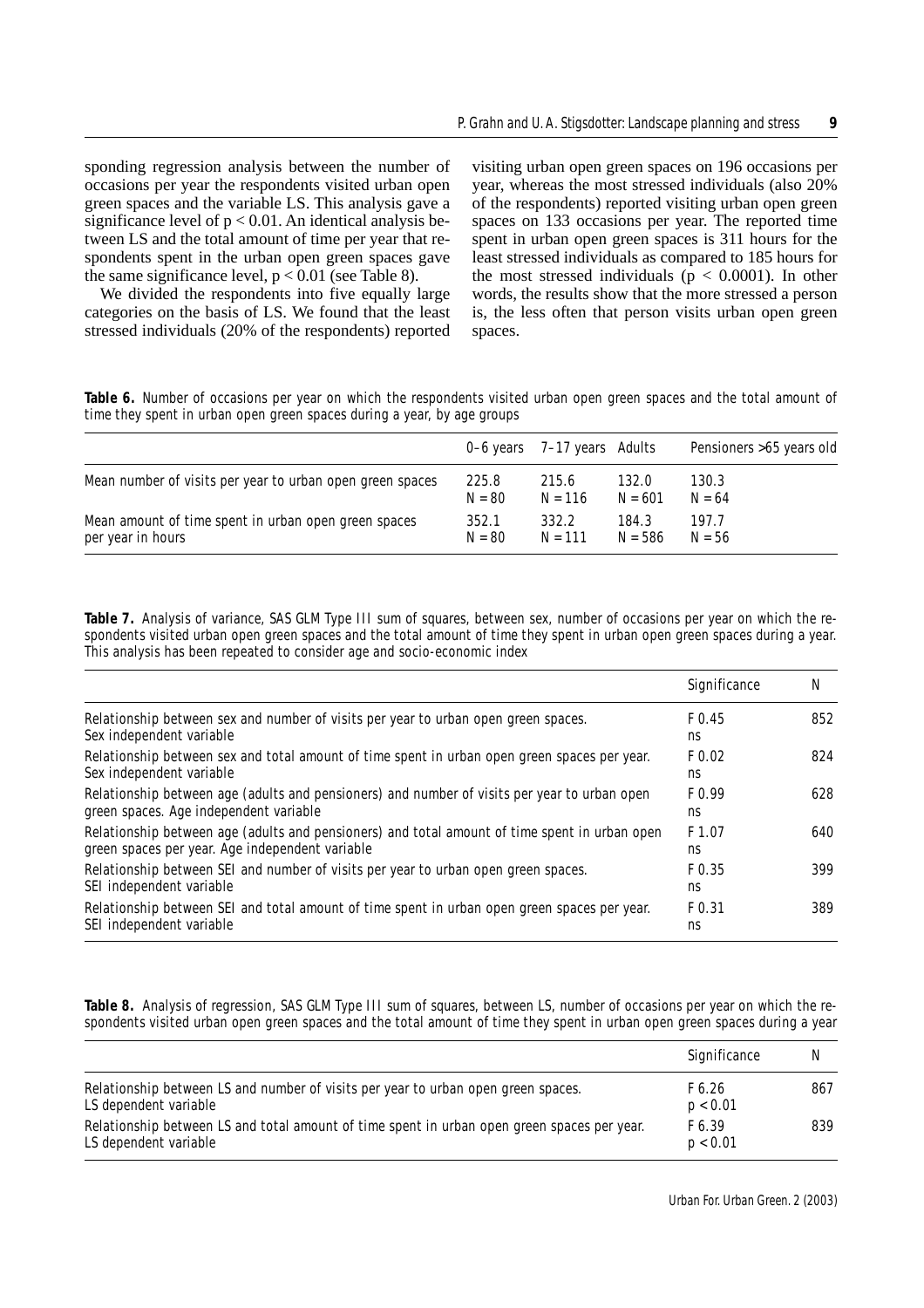Is it the case that the town-dwellers are content with the frequency of their visits to urban open green spaces? Table 8 shows that a large number of respondents, almost 70%, reported wishing they visited urban open green spaces more often than they do today. When analyzing the variable LS, a clear, significant relationship was found: If a person reports wishing that he/she visited urban open green spaces more often than is currently the case, it is likely that this person feels stressed.

Is it the case that people living in city centers tend to have a kind of lifestyle that makes them more interested in having a stressful life, and at the same time less interested in visiting urban open green spaces? We did

**Table 9.** SAS T-TEST, between the respondents' wish to make more visits to urban open green spaces and LS

|                      | N   | Mean LS | Significance |
|----------------------|-----|---------|--------------|
| Wants to be out more | 577 | 129.93  | p < 0.0000   |
| Satisfied            | 292 | 54.96   |              |

**Table 10.** SAS T-TEST. The table shows the causes mentioned by the respondents as obstacles to spending time in urban open green spaces to the extent that they wish and LS. The respondents could mention more than one obstacle if they wished

| Cause                                    | <b>Number</b><br>Indicating<br>yes & no | LS mean         | Significance |
|------------------------------------------|-----------------------------------------|-----------------|--------------|
| Lack of time                             | $541$ yes<br>341 no                     | 111.50<br>65.23 | p < 0.0001   |
| Distance                                 | 80 yes<br>$802$ no                      | 150.31<br>87.96 | p < 0.005    |
| Unsafe parks                             | 68 yes<br>812 no                        | 111.10<br>92.28 | ns           |
| Family uninterested<br>in more visits    | 47 yes<br>835 no                        | 97.75<br>93.38  | ns           |
| Informant uninterested<br>in more visits | 47 yes<br>835 no                        | 56.78<br>95.59  | ns           |
| Illness/bad health                       | 29 yes<br>853 no                        | 203.43<br>89.75 | p < 0.0005   |
| No good open green<br>spaces available   | 28 yes<br>854 no                        | 137.04<br>92.19 | ns           |
| Too silent and quiet                     | 19 yes<br>862 no                        | 75.72<br>94.22  | ns           |
| Too much life and stir                   | 11 yes<br>870 no                        | 139.91<br>93.13 | ns           |
| Troublesome and<br>unpleasant persons    | 9 yes<br>869 no                         | 233.11<br>92.49 | p < 0.05     |

not find any evidence to support this assumption: As many as 70% of the inner-city town-dwellers in this study reported wishing to visit urban open green spaces more than they do today, while the corresponding figure for respondents living in suburban areas was 66%.

#### **Obstacles preventing people from visiting urban open green spaces**

Is it possible that people with high stress levels feel that spending time in urban open green spaces would be good for them? If they do feel this way, why are these people not out of doors more often? What stops them from visiting urban open green spaces to the extent they wish?

The respondents were asked to give one or more reasons for not visiting urban open green spaces to the extent they wished (see Table 10). As many as 541 respondents pointed to lack of time as the obstacle. As the second obstacle, the distance to urban open green spaces was mentioned. It is possible, of course, that time and distance are closely related, i.e. that the greatest obstacle preventing people from being out of doors to the extent they wish is that they feel the distance (travel time) from their home to the nearest usable green area is too great. Another obstacle, apart from time and distance, is the insecurity many people experience in parks. Some of the respondents who reported feeling insecure made entries in the questionnaire, stating: "this is particularly true in the evening". This is unfortunate, because in the evening, after work or school, many people actually do have time for a walk outside. A general feeling of insecurity is an important reason for not visiting urban open green spaces (in the evening), whereas only nine persons reported refraining from visiting parks because they are afraid of troublesome and unpleasant persons.

We were interested in looking at how reported LS is related to respondents' answers ("yes" vs. "no") to the questions of whether lack of time and distance are reasons for their not visiting urban open green spaces as much as they wish. Table 10 shows that people who answered "yes" reported a significantly higher LS than did those who answered "no". In other words, there seems to be a relationship between people's feelings of stress and their experiences of time and distance as the main obstacles to visiting open green spaces to the extent they wish. Table 10 also shows a significant relationship between LS and poor health. However, a review of the literature shows that those suffering from poor health often suffer from stress due to illness (Uvnäs-Moberg 1997; Klingberg Larsson 2001; Lundberg 2001).

The present findings indicate that the distance from home to the nearest urban open green space could be a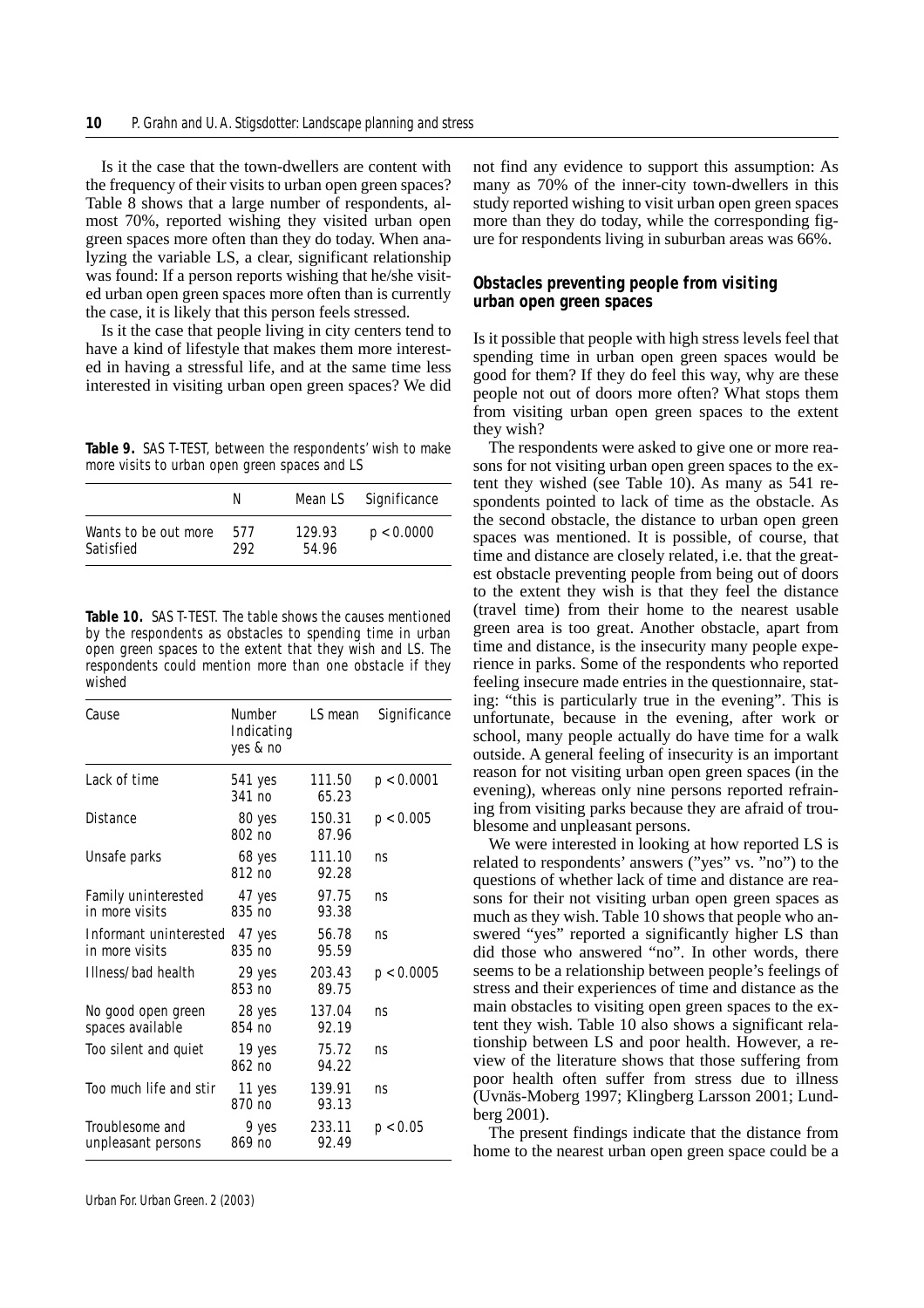decisive factor in relation to stress and the use of parks. This prompts us to make a closer analysis of this relationship.

More than half of the respondents stated that they have less than a hundred meters to the nearest urban open green space (see Table 11). The nearest space is not necessarily the one they prefer to visit, but it is nevertheless the case that most people in our study have only a short distance from home to urban open green spaces.

Table 12 may be interpreted as indicating that the shorter the distance to urban open green spaces, the more often people use them and the less often they suffer from stress. Those who live 50 meters or less from the nearest green area generally visit urban open green

**Table 11.** Distance from respondent's home to the nearest open green space

| Reported distance | Percentage | N   |
|-------------------|------------|-----|
| $0 - 50$ m        | 38.3       | 333 |
| $51 - 100$ m      | 19.4       | 169 |
| $101 - 300$ m     | 17.4       | 151 |
| $301 - 1000$ m    | 24.9       | 216 |

spaces three to four times a week. If the distance is 300 meters, such spaces are visited 2.7 times a week on average, whereas if the distance is 1000 meters, such spaces are only visited once a week. Use of urban open green spaces can be measured in number of visits, but also in the total amount of time spent there. Distance appears to make green spaces less accessible. Probably, the time budget is restricted for those suffering from most stress: hence, nearness is important. According to our data, LS increases with distance to urban open green spaces. The socio-economic index changes only slightly (and nonsignificantly), from 3.9 to 4.2 on a seven-step scale, as a function of distance. In this context, this means that education, economy and social status cannot account for the relationship between distance and frequency of visits/time spent in urban open green spaces.

We wished to examine more closely whether sociodemographic variables – such as age, sex and socioeconomic index – affect the significant relationship between distance to urban open green spaces and LS. An analysis of variance, type III sum of squares, was performed. The different models included distance combined with age (adults/pensioners), sex and socio-economic index, respectively. In a type III sum of squares analysis (see Table 13), we can see the relationship

**Table 12.** Analysis of variance, SAS GLM, between distance of green spaces from home and LS, number of occasions per year on which the respondents visited urban open green spaces and the total amount of time they spent in urban open green spaces during a year

| Distance to open green spaces                        | 50 <sub>m</sub> | $100 \text{ m}$ | $300 \text{ m}$ | 1000 m | Sign       |
|------------------------------------------------------|-----------------|-----------------|-----------------|--------|------------|
| Number of visits per year to urban open green spaces | 175.36          | 166.76          | 145.81          | 77.68  | p < 0.0001 |
| Amount of time                                       | 252.03          | 225.32          | 219.34          | 130.29 | p < 0.0001 |
| LS.                                                  | 80.79           | 104.90          | 108.58          | 122.03 | p < 0.006  |
| <b>SEI</b>                                           | 4.0             | 4.2             | 4.1             | 3.9    | ns         |
| N                                                    | 330             | 172             | 149             | 214    |            |

#### **Table 13.** Analysis of regression, SAS GLM

Model 1: Visits to urban open green spaces = distance and age

Model 2: Visits to urban open green spaces = distance and sex, and finally

Model 3: Visits to urban open green spaces = distance and socio-economic index.

The table shows that visits to urban open green spaces are significantly related to distance, and that age, sex and socio-economic index cannot explain the relationship

|                                              | Type III Sum of Squares | F value | Significance |
|----------------------------------------------|-------------------------|---------|--------------|
| Model 1: Distance to urban open green spaces | 477307                  | 15.36   | p < 0.0001   |
| Age> 17 years                                | 7099                    | 0.69    | ns           |
| Model 2: Distance to urban open green spaces | 659617                  | 19.90   | p < 0.0001   |
| Sex                                          | 7119                    | 0.64    | ns           |
| Model 3: Distance to urban open green spaces | 2240539                 | 15.91   | p < 0.0001   |
| SEI                                          | 190090                  | 1.35    | ns           |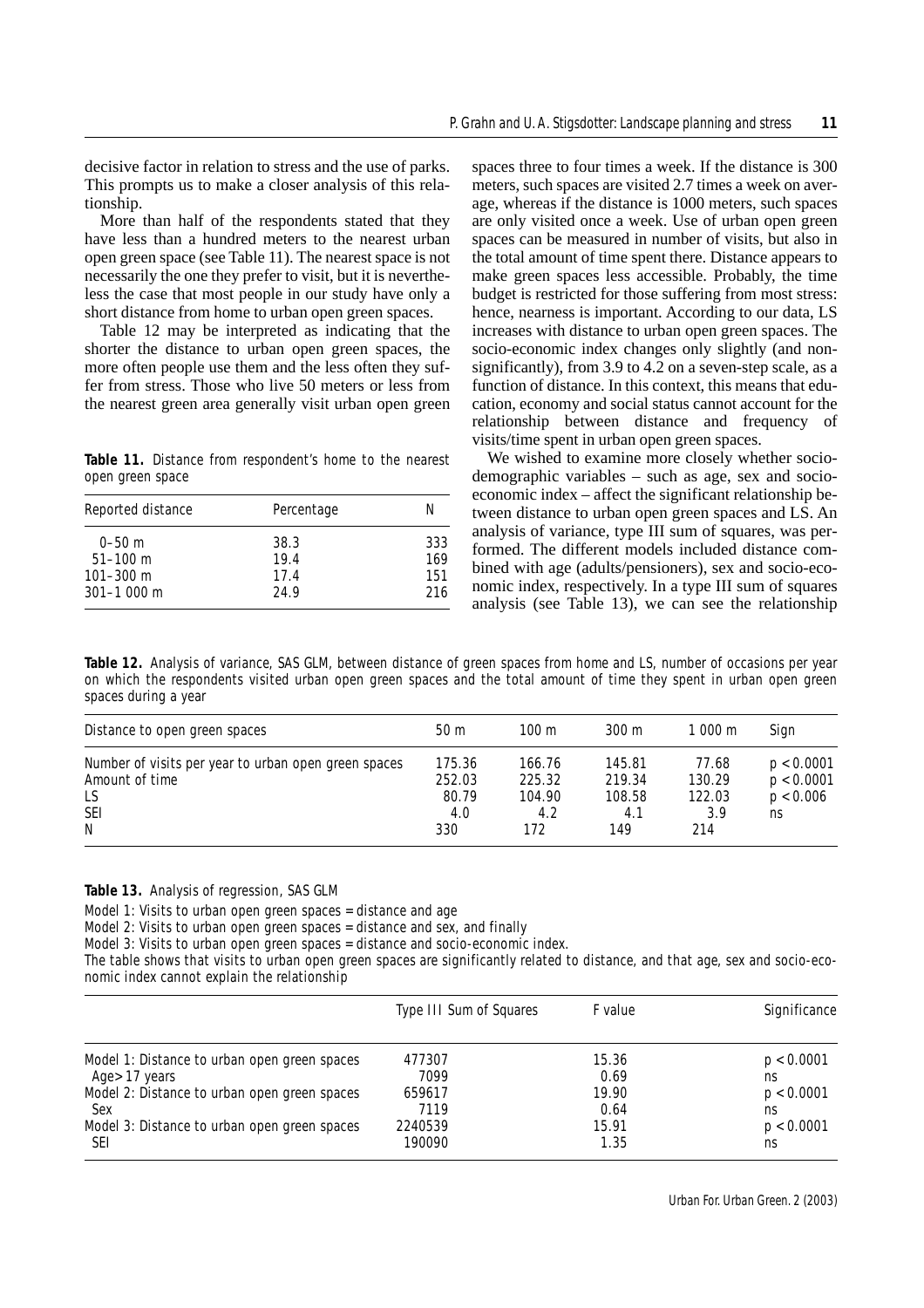each independent variable has to the dependent variable, as each independent variable is added last to the total model. Only distance showed a significant relationship to LS, while age, sex and socio-economic index did not.

#### **Visiting nature or living close to nature**

Is it then possible to propose a causal relationship between the following conditions: distance to urban open green spaces (use of urban open green spaces (the visitor's LS? Or could there be a more direct relationship between distance to urban open green spaces and stress?

To investigate this, we performed an analysis of variance between the variables distance, amount of time spent in urban open green spaces and the visitor's LS. As can be seen in Table 14 – type III sum of squares – the last variable put into the analysis (distance) has no significant relationship to LS. This indicates that the use of urban open green spaces is the important vari-

able, not the distance from one's dwelling to the closest urban open green space. Hence, there seems to be a causal relationship: The distance to the nearest public open green space turns out to be of great importance to the use of such spaces, and the use of such spaces affects the LS.

Another important question concerns people's choice of lifestyle: Could it be that people living in inner city areas prefer a more stressful lifestyle, and therefore are not particularly interested in visiting urban open green spaces? Above, we presented results showing that as many as 70% of people living in the inner city reported wishing they visited urban open green spaces more than they do today, while the corresponding figure for those living in suburban areas was 66%. This indicates that people living in the inner city do not differ from people living in suburban areas as concerns their interest in, or need for, use of urban open green spaces. Table 15 shows that inner city towndwellers do have a higher LS than do people living in the suburbs. At the same time, they visit urban open

**Table 14.** Path analysis. Analysis of variance, SAS GLM. Classes = Distance Model: dependent variable LS = amount of time and distance. The analysis shows a significant relationship between LS and amount of time spent in urban open green spaces. If one adds the distance to urban open green spaces to the model, there are no significant relationships between the distance and LS.  $N = 798$ 

| Dependent variable: LS                                   | Type III Sum of squares | F value | Significance |
|----------------------------------------------------------|-------------------------|---------|--------------|
| Amount of time per year spent in urban open green spaces | 190469                  | 6.43    | p < 0.01     |
| Distance to urban open green spaces                      | 92562                   | 0.98    | ns           |

**Table 15.** Arithmetic mean values of LS, number of visits in urban open green spaces a year, amount of time spent in urban open green spaces a year and distance to the closest urban open green space, divided into inner city and suburb

|                           |                      | N          | Mean             | Significance |
|---------------------------|----------------------|------------|------------------|--------------|
| LS                        | Inner city<br>Suburb | 254<br>501 | 120.08<br>94.60  | p < 0.05     |
| Number of visits per year | Inner city<br>Suburb | 247<br>483 | 131.99<br>157.29 | p < 0.005    |
| Amount of time            | Inner city<br>Suburb | 238<br>468 | 186.14<br>230.57 | p < 0.01     |
| <b>SEI</b>                | Inner city<br>Suburb | 112<br>237 | 4.06<br>4.16     | ns           |
| Age                       | Inner city<br>Suburb | 251<br>497 | 37.78<br>35.50   | ns           |
| Sex (1 female, 2 male)    | Inner city<br>Suburb | 249<br>494 | 1.45<br>1.48     | ns           |
| Distance to closest urban | Inner city<br>Suburb | 251<br>499 | 266.63<br>217.03 | ns           |

Urban For. Urban Green. 2 (2003)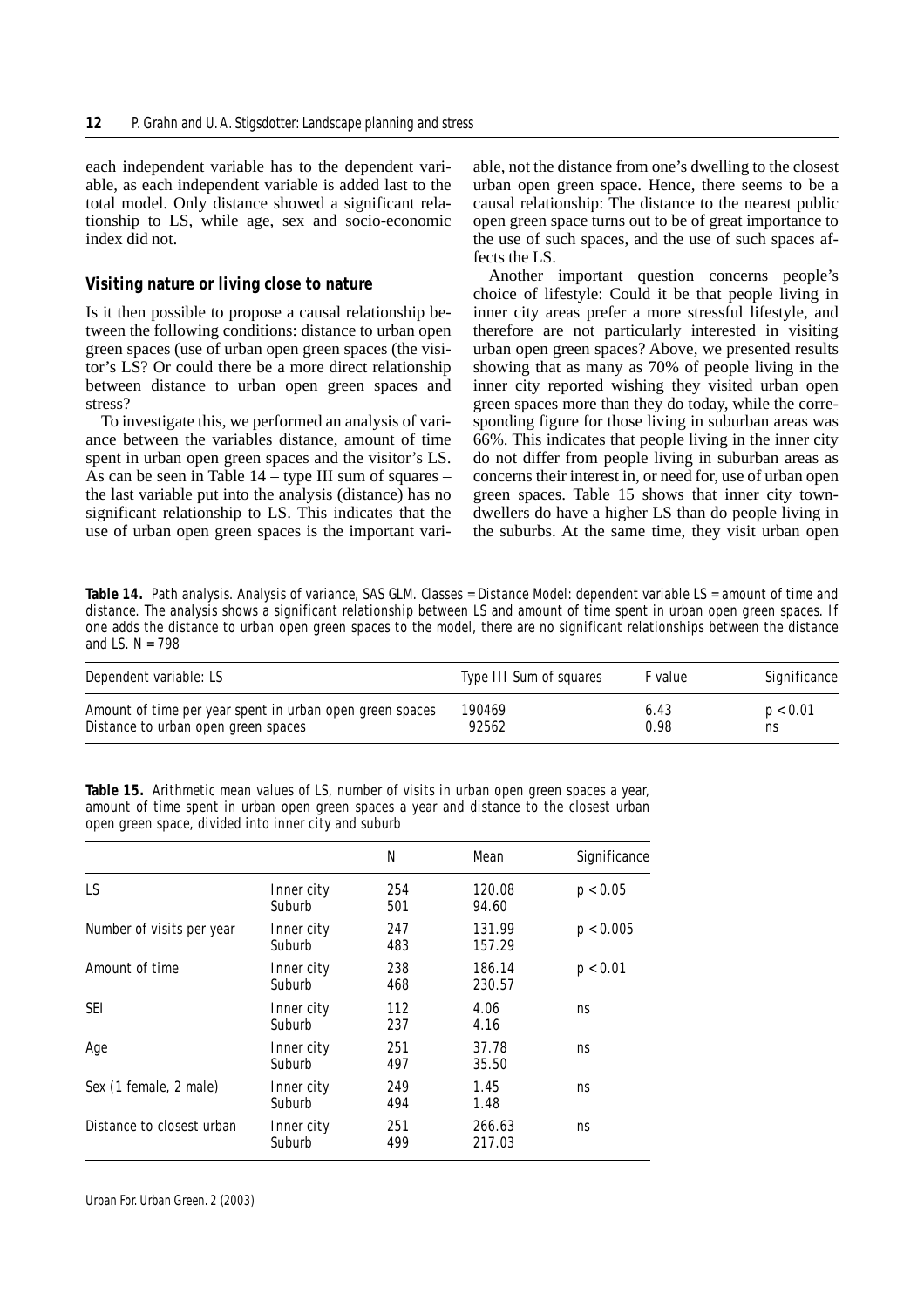green spaces less often. The mean distance to the closest urban open green space is about 50 meters greater in the inner cities compared with suburban areas, although this difference is not significant.

Why do people living in inner city areas suffer from higher levels of stress? Is it because they are living in the inner city or because they use urban open green spaces less often? Table 16 shows that the higher levels of stress have a significant relationship to how often people visit urban open green spaces. However, when the use of urban open green spaces is taken into account, the type III sum of squares analysis shows that the variable LS has no relationship to people's residence category (inner city vs. suburb).

How important, then, is the urban open green space immediately adjacent to a person's home, i.e., a private garden *or* the open green space to which the inhabitants of a residential block have common access?

In Table 17, "having a garden" means that a person has a private garden belonging to his or her home, or access to a green yard immediately adjacent to his or her own apartment building. "Having no garden" means that one has no access to such areas. Access to a yard with little or no vegetation was defined as having no garden. As can be seen from the table, those who do not have a garden reported a higher LS and also reported visiting urban open green spaces less often than did those who have a garden. The distance to the closest urban park is greater for those without a garden, but the difference is non-significant. It seems that those who have no garden do not to compensate for this fact by visiting urban open green spaces.

As can be seen from the table, there are almost no differences in SEI as a function of people's access to a garden. One might expect that having a garden would indicate a high SEI. However, families in Sweden are more inclined now than 20 years ago to live in apartments in the downtown areas of the cities. And this preference concerns people from the higher SEI classes in particular. This has resulted in high apartment prices in the inner cities, and lower prices for large apartments and houses in the outskirts of the city. The results show that gardens immediately adjacent to apartments are found above all in neighborhoods built in the 1960s and 1970s. Thus, "private" gardens are found in all the SEI classes.

Tables 13, 14 and 16 show that the *use* of urban open green spaces is significantly related to the LS, although place of residence is not unimportant. But does having access to a garden, adjacent to one's apartment or house, have any influence on the LS? Table 18 shows that the use of urban open spaces is still related to the LS. However, having access to a garden – private or immediately adjacent to an apartment – is of greater importance.

## **Discussion**

In this paper, our overall aim was to study whether the public urban open green spaces of a town or a city af-

Table 16. Analysis of variance, SAS GLM. Classes = City or suburb. Model: dependent variable LS = Number of visits per year and city/suburb. The analysis shows a significant relationship between LS and amount of time spent in urban open green spaces. If one adds the city/suburb variable to the model, there are no significant relationship between the city/suburb and LS.  $N = 728$ 

| Dependent variable: LS                               | Type III Sum of squares | F value | Significance |
|------------------------------------------------------|-------------------------|---------|--------------|
| Number of visits per year to urban open green spaces | 172464                  | 4.57    | p < 0.05     |
| City or suburb                                       | 56042                   | 1.08    | ns           |

**Table 17.** Analysis of association between LS and use of urban open green spaces with regard to access to green area at informant's home, SAS T-test.

|                                                      | Having a garden | Having no garden | Significance |
|------------------------------------------------------|-----------------|------------------|--------------|
| <b>LS</b>                                            | 78.31           | 135.97           | p < 0.0005   |
| Number of visits per year to urban open green spaces | 159.13          | 128.97           | p < 0.0005   |
| Amount of time spent in urban open green spaces      | 231.31          | 188.16           | p < 0.01     |
| Distance to urban open spaces                        | 221 m           | 274 m            | ns           |
| <b>SEI</b>                                           | 4.09            | 3.95             | ns           |
| Age                                                  | 36.68           | 36.78            | ns           |
| Sex                                                  | 1.47            | 1.42             | ns           |
| N                                                    | 661             | 230              |              |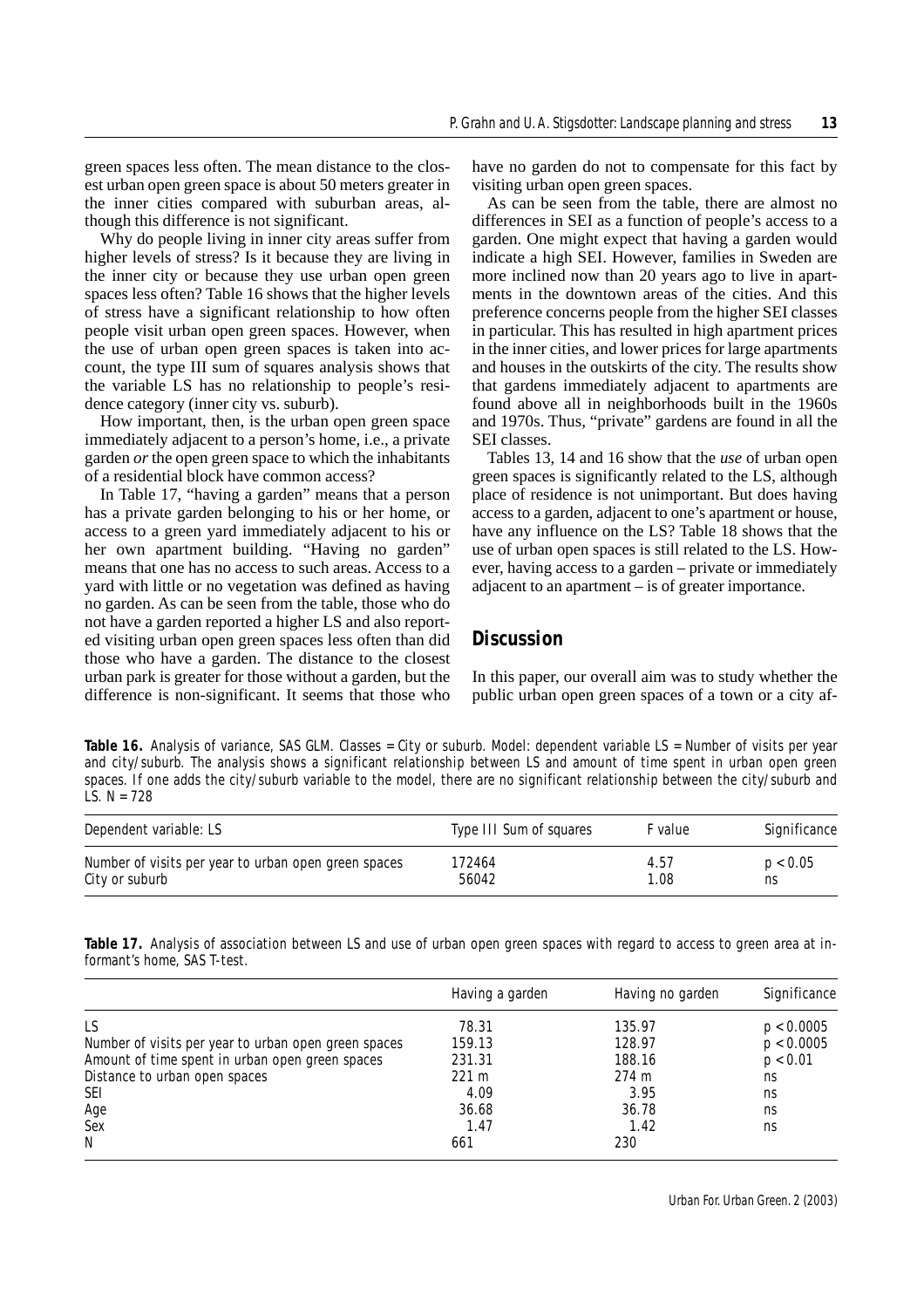**Table 18.** Analysis of variance, SAS GLM. Classes = Having a garden. Model: dependent variable LS = number of visits to urban open green spaces and access to a garden.  $N = 865$ 

| Dependent variable: LS                               | Type III Sum of squares | F value | Significance |
|------------------------------------------------------|-------------------------|---------|--------------|
| Number of visits per year to urban open green spaces | 129757                  | 3.95    | p < 0.05     |
| Access to a garden                                   | 489941                  | 14.93   | p < 0.0001   |

fect feelings of stress among the inhabitants and thus reduce the amount of stress-related reactions due to exhaustion. With regard to this aim, three secondary questions were formulated. We will begin by commenting on these questions:

#### First: *Are there differences regarding the effect of the urban open green space as a restorative environment that can be linked to the sex, age and socio-economic status of the individual?*

Our findings show that, in Sweden, urban open green spaces are used by all social classes, by both sexes and by people of all ages. We also wish to stress the fact that, in our study, people in the suburb as well as in the inner city reported wishing to visit urban open green spaces to a greater extent than they do today. We presumed that people in the inner city were less interested in visiting urban open green spaces, because of their choice of dwelling. However, people's full freedom of choice as regards place of residence may be a fallacy. Many practical circumstances, such as expenses, proximity to the workplace, et cetera, are likely to direct people's choices. Thus, people's lifestyle, defined by socio-economic status or choice of housing area, seems to play a minor role as concerns using urban open green spaces as significant environments for recreation. Urban open green spaces constitute a resource. All of our examined socio-demographic groups expressed a need for use of such a resource.

#### Second: *What importance does travel time or distance to the urban open green space have in terms of use of such spaces?*

According to our data, the greatest obstacles to everyday use of urban open green spaces are time and distance. We make this assertion for two reasons: because our respondents reported that the above-mentioned obstacles are the two most important, and because people who live a greater distance from open green spaces also used such spaces less often. Our interpretation is that time and distance are, to a certain extent, interrelated. Research shows that town-dwellers of all ages, i.e. children, adults, and elderly people, are, on average, able to walk 204 meters in five minutes. If the elderly inhabitants are excluded, the rate is 294 meters in five

minutes, and if the children are also excluded, the rate for adult town-dwellers is 325 meters in five minutes (The Urban Traffic Network 1975). This shows that, in everyday life, it takes time to get to a recreation area on foot, and this can be crucial when deciding how leisure time should be spent.

#### Third: *Can individuals compensate for a lack of urban open green spaces near their residential area by visiting more remote green areas instead?*

It would seem natural to assume that people with no access to a garden of their own would instead use public open green spaces, as a kind of compensation – but this is in fact not the case. Our data show that, overall, people with immediate access to a fine and verdant garden or a green yard are also more likely to visit urban parks and nature areas in their spare time. On the other hand, people without a green yard are less likely to visit public open green spaces. Can these circumstances simply be explained by people's different interests in recreation or lifestyles? Earlier studies (Grahn 1988; Ottosson & Grahn 1998) have shown that there seems to be a correspondence between how different organizations, such as medical clinics, schools and daycare centers, use urban parks and other open green spaces and their possession of a garden of their own. The conclusion these authors drew from their findings is that *compensation is a myth*: those with a garden of their own also spent more time in other green open spaces than did those without a garden of their own (Grahn 1988; Ottosson & Grahn 1998). The organizations studied were all run by the local government, thus shared a common philosophy, aim and direction. The only clear difference between them concerned their possession of a garden. This finding suggests that the differences in recreational habits found in the present study should not be interpreted as differences in lifestyle.

We will now focus on the overall question: *Is it possible that the public urban open green spaces of a town or a city can affect feelings of stress among the inhabitants, and thus reduce the amount of stress-related reactions due to exhaustion?*

Through a factor analysis of different illness symptoms, we were able to detect two distinct factors: The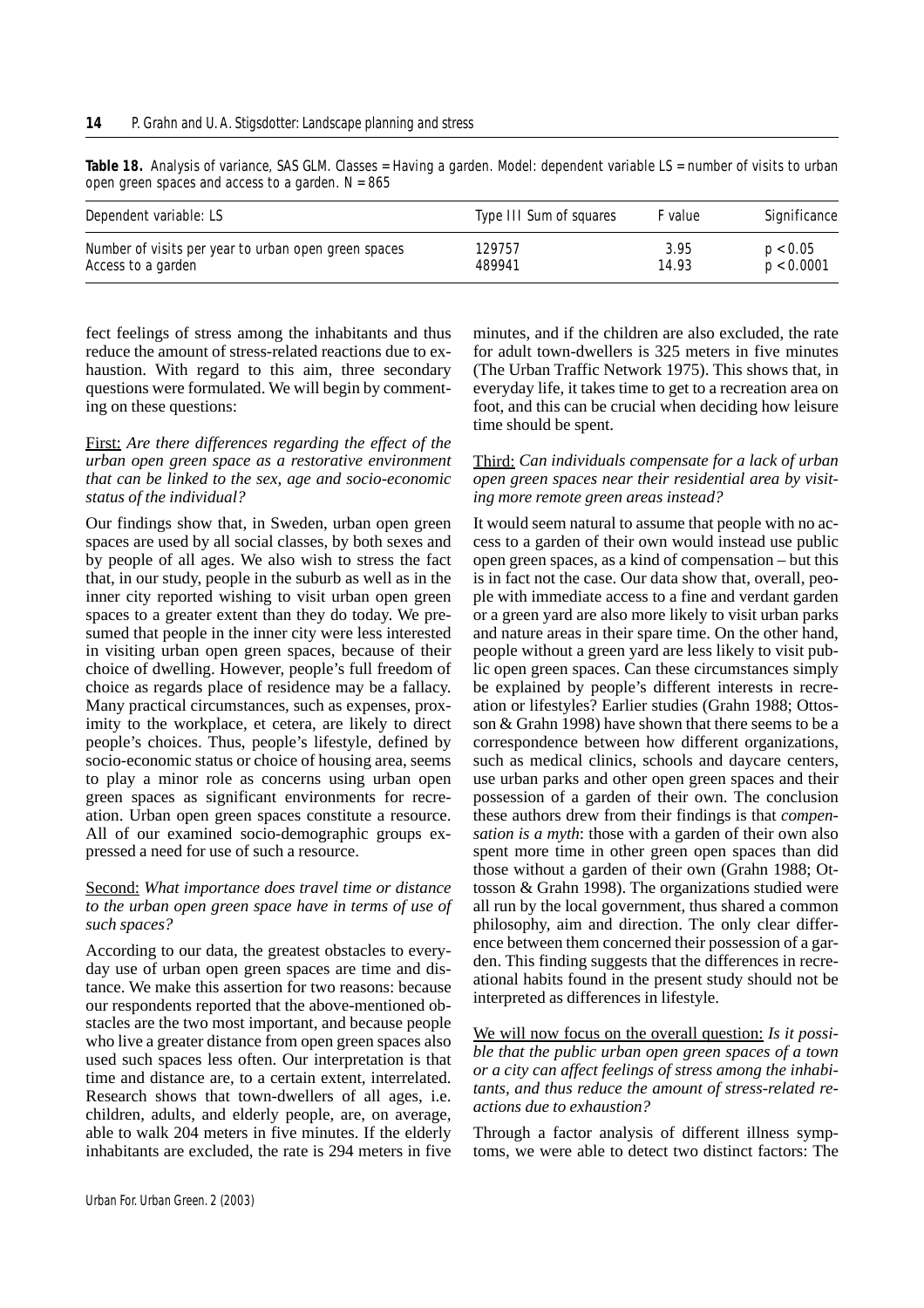first factor constituted a relationship between fatigue, irritation and a general feeling of being chased, harassed and stressed, and was labeled *level of stress*. The second factor was formed by backache and ache in the back of the head.

Contrary to our expectation, we found no relationship at all between the factor of backache and ache in the back of the head and people's habits concerning outdoor recreation. We presumed that if people took walks in urban open green spaces, they should suffer less from backache or ache in the back of the head. We cannot explain why no such relationship was found, other than to point out that these kinds of ailments do have many causes (SBU 2000). On the other hand, we did find a significant relationship between the new variable *level of stress* and people's use of urban open green spaces. In addition, we found that people who reported wishing to be outdoors in urban open green spaces more often also reported suffering from higher levels of stress. We chose to investigate the relationships between this finding and people's everyday situation.

In the analyses, we began by looking for any significant difference between subgroups, such as men and women. However, the statistically significant relationships found all point to positive effects regarding visits to urban open green spaces and reduction of stress; there were no effects of sex, age or socio-economic status. Nor was there an effect of lifestyle, defined by people's choice of housing area; here we found that innercity and suburban residents reported the same interest in visiting urban open green spaces.

Next, we were interested in studying the relationships between distance to urban open green spaces and stress. Our findings suggest that the greater the distance between people's dwelling and the closest urban open green space, the less often people are outdoors in urban green areas, and the more often they suffer from stress. One question we had to deal with was whether it was the location of the dwelling that affected the LS or the use of urban open green spaces. The results showed that it was the use of urban open green spaces that affected the levels of stress, not the location as such. The same pattern could be seen when we compared people living in the center of the city with people living in the suburbs. People living in the city center suffer more from stress than do people living in suburbs, but it appears to be the use of urban open green spaces that accounts for the LS, not the location of the dwelling per se. Moreover, we could see that people with access to a garden do not suffer from stress to the same degree as do people without such access. Once again we had to ask the question: Is it access to an open green space or the use of such spaces that influences the LS? In this case, we found that both access and use contribute to lower stress levels.

One can interpret our results as indicating above all that the *visit* per se in urban open green spaces is what may affect the town-dweller's levels of stress, not the site of the dwelling as such. However, a short distance from the residence to the urban open green space allows for more frequent visits.

A special case is when the town-dweller has access to a garden immediately outside his or her doorstep. If people have immediate access to a green environment, they seem to have greater opportunities to recover from stress. Those who have access to a green open space within 50 meters suffer from stress less often than do people who have to walk more than 50 meters to such a space (Table 11). Access to a garden seems to offer the same kind of effect (Table 17). Can this lower stress level be explained by town-dwellers being outdoors more often when they have a very short distance to an urban open green space or when they have access to a garden? How much stress reduction can be due to effects of having a *view* of a green garden outside one's window?

With respect to restorative capacity, the value of having immediate access to green environments can be detected on at least two levels. Roger Ulrich (Ulrich 1984; Ulrich et al. 1991; Ulrich 2001) emphasized the value of having access to a green view, and claimed that such a view can result in lower stress levels. The Kaplans stressed the importance of being outdoors in nature; here urban green areas are part of the concept (Kaplan 1990). Our natural curiosity is softly stimulated by visits in nature, at the same time we do not have to prioritize our tiring demands. According to the Kaplans, this kind of exploring, this "soft fascination", works best if we do not constantly have to shift our "model of the world" (Kaplan 1990) inside our head. When one has immediate access to nature, one is able to shift faster to a model that works in a restorative way. And having a view over green areas immediately adjacent to one's dwelling may also tempt one to spend time in the garden as well as in other urban open green spaces.

Both theories regard nature as restorative, although they focus on different parts of the brain and how the brain handles information from the surrounding world. In this study, we have taken both theories into account. If people visit urban open green spaces, information reaches the brain through visual, auditory and olfactory channels, and it seems likely to us that this information affects both more primitive reflexes as well as higher cognitive centers.

Theories regarding nature as a restorative environment are, of course, of vital importance to explaining our results. However, research findings from different disciplines can also give other explanations concerning the important health benefits of outdoor activities and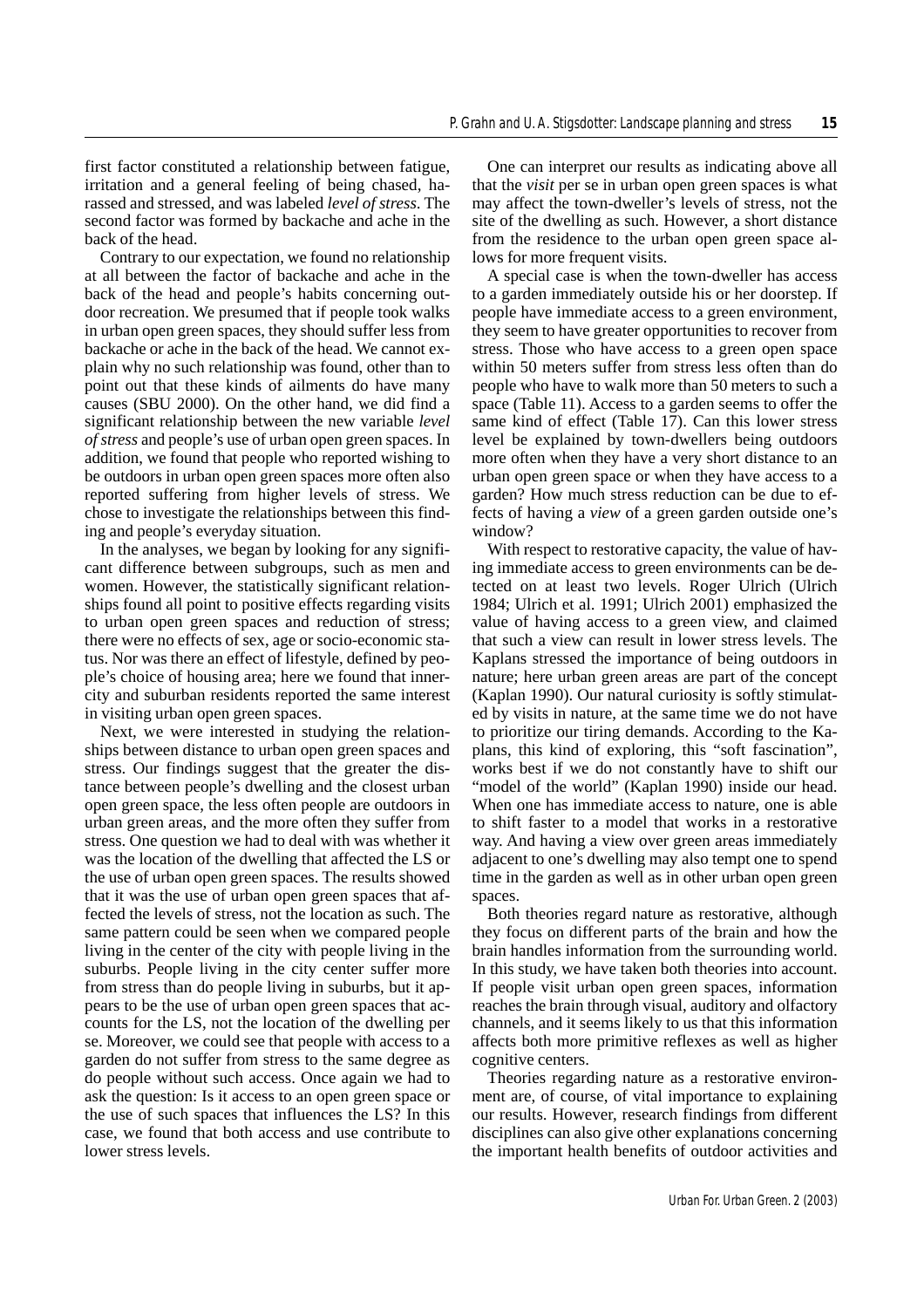environments. By combining these findings and theories, a positive relationship between the use of outdoor environments and reduced stress levels is suggested. For example:

- *Outdoor activities and exercise*. Daily visits outdoors help the body to better endure physical and psychological strains, such as stress (Åstrand 1987; Blair et al. 1989; Jonsson et al. 1993; Paffenberger & Asnes 1994; Küller & Küller 1994; Pate 1995; Perk 1998).
- - *Natural daylight* has proved to affect hormones and the biological clock, both of which affect stress levels. Natural daylight decreases depression and anxiety; season-related depressions in particular diminish in extent and strength, and the quality of sleep improves, all of which affect stress levels (Küller & Lindsten 1992, Küller & Wetterberg 1996).
- - *Stimulation of the senses;* spending time in nature can stimulate all the senses, which can decrease the amount of stress hormones (Kaplan 1987, Lundberg 2001). Stimulation of the senses applies to taste, scent, touch, balance, temperature, sight, and hearing.
- - *Aesthetic experience;* the experience of art, culture and beauty has a positive effect on the experience of stress (Rapp 1999; Dilani 2001).

The list above shows many possible positive effects of outdoor activities. All of the above-mentioned theories together may explain the strong effects of living close to nature. This could be interpreted as follows: Nature and urban open green spaces can offer all of the above-mentioned positive effects, separately and at the same time. Perhaps there are synergy effects so that the above-mentioned effects support one another. Viewed in this way, stress reduction in urban open green spaces becomes more profound – such spaces can be viewed as very useful means for creating stress-free environments that function in the everyday life of all towndwellers. Moreover, visits to green outdoor environments may, apart from reducing stress, also be good for people's health in many other ways (for example fighting obesity and reducing risks for cardiovascular diseases and non-insulin-dependent diabetes mellitus).

The strength of this study is that it has been carried out on a group of randomly selected respondents, who together provide a representative picture of conditions in Sweden with respect to sex, age and socio-economic status. In general, the respondents filled in the questionnaires well. This indicates that the questions were easy to understand and to answer. The weakness of the material is that the results only give a picture of conditions in a selection of Swedish towns. Internationally speaking, Sweden is a somewhat unusual country: together with Norway, it tops the list of the UN countries with the highest levels of equality with respect to sex and socio-economic conditions (UNDP 2002). It would seem to be important to continue this line of investigation through studies on conditions in other cultures.

If our results were generalizable to other contexts, this would seem to entail a rediscovered view of health and urban open green spaces. Instead of spending all allocated public funds on treatment of stress complaints, part of this money could be invested in preventing stress by laying out gardens, parks and natural environments in cities. Laying out gardens at, e.g., workplaces may prove to be an effective, democratic, comparatively cheap and aesthetic weapon against the new widespread illness called stress. If other studies support these results, this would suggest a more progressive role for architects, landscape architects and city planners.

### **Conclusion**

In modern Western society, stress and stress-related complaints have developed into a new widespread illness afflicting all kinds of people, women and men, young and old, and individuals with various functional disorders. In this article, we present findings indicating that, in Sweden, urban open green spaces may affect the stress levels experienced by town-dwellers in a positive way.

Our findings can be interpreted as indicating that urban open green spaces play an important part in offering town-dwellers a more stress-free environment, irrespective of sex, age or socio-economic background. The results indicate that the more time people spend outdoors in urban open green spaces, the less they are affected by stress.

If our interpretation of the questionnaire results is correct, this should have consequences for the landscape planning and design of nature in the city. We will especially stress the following results:

- Distance The closer open green spaces are to one's dwelling, the more often one will visit them.
- The visit Spending time outdoors in urban open green spaces seems to be the most important single factor affecting the levels of stress in this study.
- Accessibility A dwelling with direct access to a green yard or a garden of its own seems to be the optimal situation.

**Acknowledgement.** This study was made possible by the financial support of Formas, the Swedish Research Council for Environment, Agricultural Sciences and Spatial Planning, grant no. 2001-0252.

We would like to thank our statistician, Assistant Professor Dr. Jan-Eric Englund, Swedish University of Agricultural Sciences, Alnarp, for his kind assistance.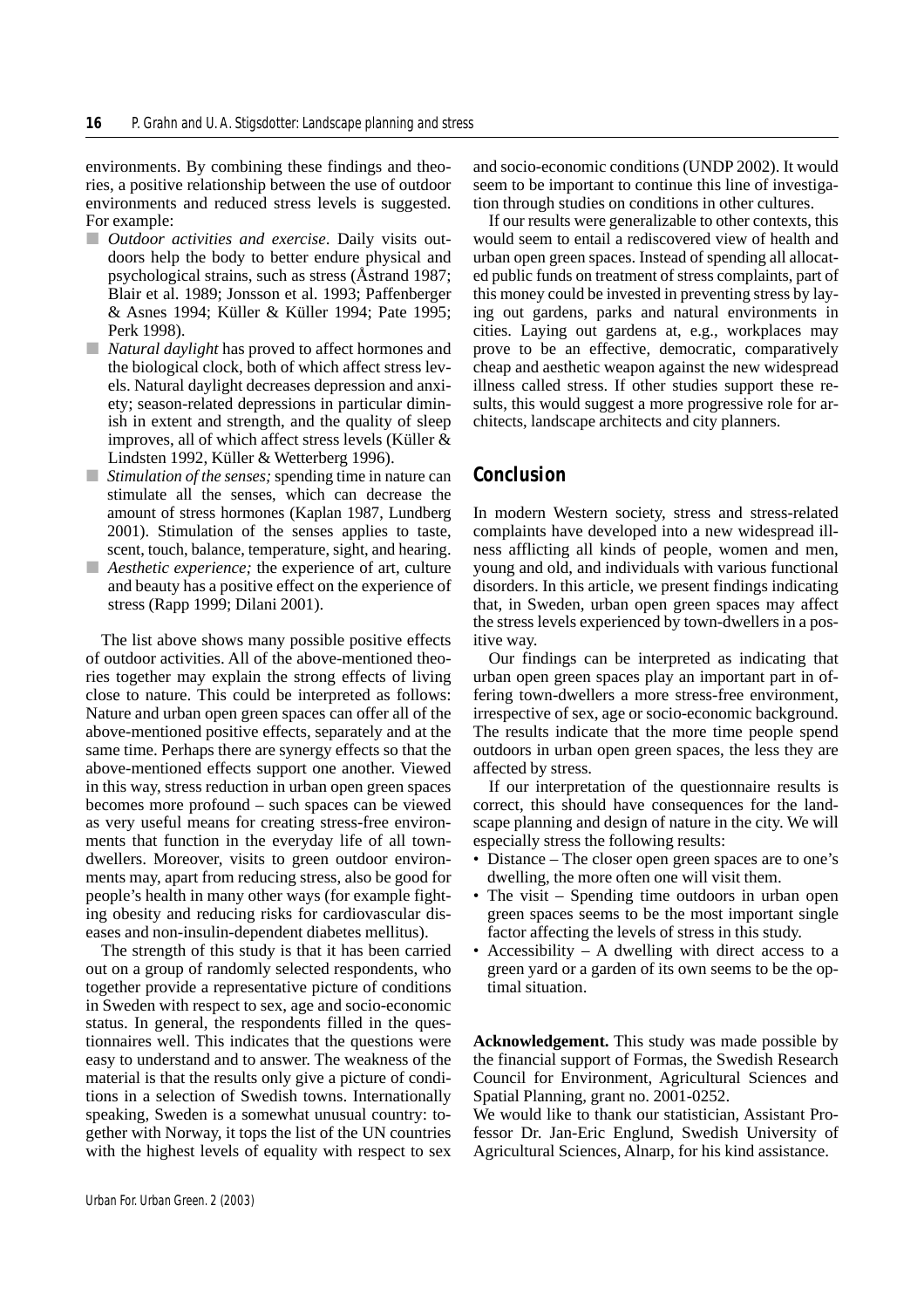### **References**

- Antonovsky A (1996) The salutogenic model as a theory to guide health promotion. Health Promotion International 11  $(1): 11-18$
- Appleton J (1996) The experience of landscape. Wiley, Chichester
- Åstrand PO (1987) Exercise physiology and its role in disease prevention and in rehabilitation. Archives of Physical Medicine and Rehabilitation 68, 5 Pt 1: 305–309
- Barnombudsmannen (2000) Barns och ungas stress i skolan en studie i hur barn och unga påverkas av sin fysiska och psykosociala arbetsmiljö i skolan (Stress in school experienced by children and youth) [In Swedish]. Barnombudsmannen, Stockholm
- Barnombudsmannen (2001) Kommunikation med förskolebarn och deras tankar om stress (Pre-school children's thought about stress) [In Swedish]. Barnombudsmannen, Stockholm
- Blair SN, Kohl HW, Paffenberger RS, Clark DG, Cooper KH & Gibbons LW(1989) Physical fitness and all-cause mortality. A prospective study of healthy men and women. JAMA 262: 2395–2401
- Coss RG (1991) Evolutionary persistence of memory-like processes. Concepts in Neuroscience 2: 129–168
- Dilani A (Ed.) (2001) Design and health. The therapeutic benefits of design. Svensk Byggtjänst, Stockholm
- Dinan T (1996) Från stress till depression (From stress to depression) [In Swedish]. SERIP no. 2. Stockholm
- Ellneby Y (1999) Om barn och stress och vad vi kan göra åt det (On children and stress and what we can do about it) [In Swedish]. Natur och kultur, Stockholm
- Folkow B (1998) Hur påverkas hälsan av den psykosociala miljön? (How is our health affected by the psychosocial environment?) [In Swedish]. In: Hjärnstress: vår tids stora folksjukdom? (Stress of the brain: the national disease of our time?) (Eds. Ekman R & Skott A). Summaries from a symposium at the Swedish medical congress in Gothenburg. pp:2–3
- Gatchel RJ, Baum A & Krantz DS (1989) An introduction to health psychology. McGraw-Hill, New York
- Grahn P & Sorte GJ (1985) Hur används parken? (How are urban parks used?) [In Swedish]. Part 1. Stad & Land no 39. Swedish University of Agricultural Sciences, Alnarp
- Grahn P (1988) Egen härd Guld värd. Institutioners och föreningars behov av egna grönområden (There is no place like your own garden. The need for private gardens as expressed by associations and public institutions) [In Swedish]. 88: 8. Swedish University of Agricultural Sciences, Department for Landscape Planning, Alnarp
- Hansen M (1997) Intelligens og taenkning. En bog om kognitiv psykologi (Intelligence and thought. A book on cognitive psychology) [In Danish]. Ålykke, Horsens
- Hansson LÅ (1996) Psykoneuroimmunologi (Psycho-neuroimmunology) [In Swedish]. In: Kropp och själ: psykosomatik i praktisk sjukvård: Läkardagarna i Örebro –96. Svensk Medicin 51: 39–44
- Hartig T, Böök A, Garvill J, Olsson T & Gärling T (1996) Environmental influences on psychological restoration. Scandinavian Journal of Psychology 37 (4): 378–393
- Havnesköld L & Risholm Mothander P (1995) Utvecklingspsykologi (Developmental psychology) [In Swedish]. Psykodynamisk teori i nya perspektiv. Liber AB, Stockholm
- Herzog TR, Black AM, Fountaine KA & Knotts DJ (1997) Reflection and attentional recovery as distinctive benefits of restorative environments. Journal of Environmental Psychology 17: 165–170
- Holm S & Jacobsen CH (2001) Rekreativ brug af byens grönne områder (The use of urban green environments) [In Danish]. Park- og landskabsserien, 0907–0338; 31. Forskngscentret for Skov og Landskab, Hørsholm
- Hörnsten L (2000) Outdoor recreation in Swedish forests: implications for society and forestry. PhD thesis. Acta Universitatis agriculturae Sueciae. Silvestria 1401–6230: 169. Swedish University of Agricultural Sciences, Uppsala
- Jonsson B, Gärdsell P, Johnell O, Sernbo I & Gullberg B (1993) Lifestyle and different fracture prevalence, Calcified Tissue International 52: 425–433
- Kaplan S (1987) Mental fatigue and the designed environment. EIn: Public environments (Eds. Harvey J & Henning D): 55–60. Environmental Design Research Association, Edmond
- Kaplan S (1990) Parks for the future: A psychological perspective. In: Parks for the Future (Ed. Sorte G). Stad & Land no. 85: 4–22. Swedish University of Agricultural Sciences, Alnarp
- Kaplan S & Talbot JF (1983) Psychological benefits of a wilderness experience. Human behavior and the environment, vol. 6: Behavior and the Natural Environment (Eds. Altman I & Wohlwill JF): 163–203. Plenum, New York
- Kaplan R & Kaplan S (1989) The experience of nature, Cambridge University Press, Cambridge
- Kaplan R, Kaplan S & Ryan RL (1998) With people in mind: Design and management of everyday nature. Island Press, Washington DC
- Klingberg Larson S (2001) Stressutlösta utmattningsreaktioner och utbrändhet (Stress-triggered reactions of fatigue and burnout) [In Swedish]. Liber, Stockholm
- Küller R & Küller M (1994) Stadens grönska, äldres utevistelse och hälsa (The urban open green spaces, old people's outdoor activities and health) [In Swedish]. Byggforskningsrådet R24: 1994, Stockholm
- Küller R & Lindsten C (1992) Health and behavior of children in classrooms with and without windows, Journal of Environmental Psychology 12: 33–52
- Küller R & Wetterberg L (1996) The subterranean work environment: Impact on well-being and health. Environment International 22: 33–52
- Lundberg T (2001) Stress. En fysiologisk försvarsreaktion (Stress. A physiological defense reaction) [In Swedish].. Svensk Rehabilitering 2001/3: 36–38
- Manly BFJ (1994) Multivariate statistical methods. A primer. Second edition. Chapman & Hall, London
- Maslach C (2001) Utbränd (Burnout) [In Swedish]. Om omsorgens personliga pris och hur man kan förebygga utbränning Natur & Kultur, Stockholm
- Morrison DF (1976) Multivariate statistical methods. Second edition. McGraw-Hill, New York
- Nygren Å, Åsberg M, Jensen I, Vingård E, Nathell L, Lisspers J, Eriksson S & Magnusson S (2002) Vetenskaplig